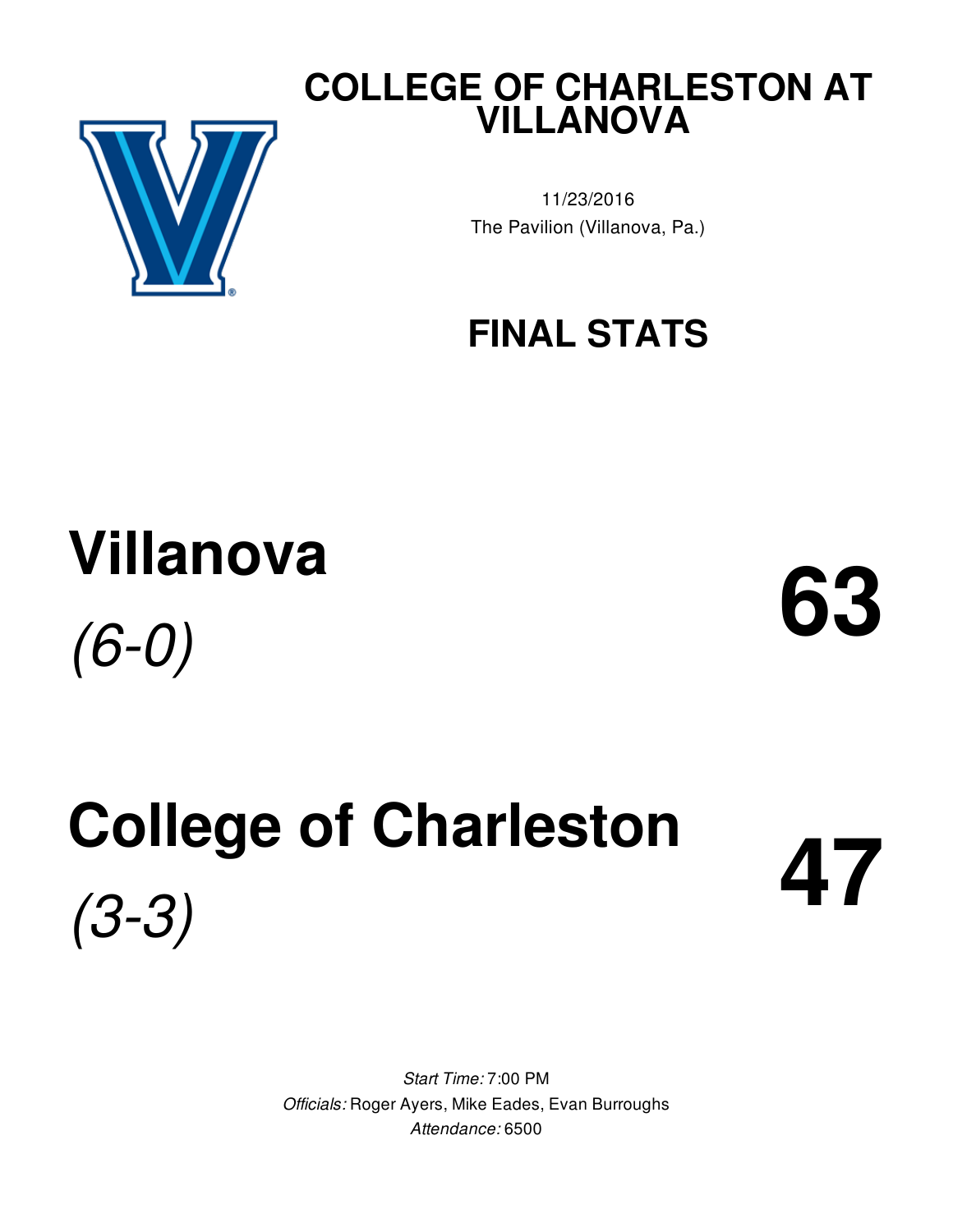#### **Official Basketball Box Score -- Game Totals -- Final Statistics College of Charleston vs Villanova 11/23/2016 7:00 PM at The Pavilion (Villanova, Pa.)**

#### **College of Charleston 47 - 3-3**

|                       |                                                                   |                         | Total                               | 3-Ptr                          |         |                         | Rebounds                |                                |                  |                         |                |                |                   |                  |                        |
|-----------------------|-------------------------------------------------------------------|-------------------------|-------------------------------------|--------------------------------|---------|-------------------------|-------------------------|--------------------------------|------------------|-------------------------|----------------|----------------|-------------------|------------------|------------------------|
|                       | ## Player                                                         | S                       |                                     | FG-FGA 3PT FG-FGA FT-FTA       |         | Off Reb                 | Def Reb                 | <b>Tot Reb</b>                 | PF               | <b>TP</b>               | A              |                | <b>TO BIK Stl</b> |                  | Min                    |
| 01                    | RILLER, GRANT                                                     | g                       | $2 - 9$                             | $1 - 4$                        | $0 - 0$ | 0                       | 1                       | 1                              | $\overline{c}$   | 5                       | $\mathbf 0$    | $\overline{c}$ | $\mathbf 0$       | $\overline{0}$   | 19                     |
| 05                    | <b>BRANTLEY, JARRELL</b>                                          | f                       | $6 - 10$                            | $2 - 3$                        | $4 - 4$ | $\overline{2}$          | 5                       | 7                              | 3                | 18                      | $\mathbf 0$    | $\overline{2}$ | $\mathbf{1}$      | $\mathbf{1}$     | 31                     |
| 12                    | JOHNSON, CAMERON                                                  | g                       | $3 - 7$                             | $0 - 3$                        | $0 - 1$ | $\overline{c}$          | $\overline{c}$          | 4                              | $\overline{c}$   | 6                       | 2              | 1              | 0                 | $\mathbf 0$      | 33                     |
| 13                    | CHEALEY, JOE                                                      | g                       | $2 - 10$                            | $1-5$                          | $1 - 1$ | 0                       | $\overline{2}$          | $\overline{c}$                 | 4                | 6                       | $\overline{4}$ | 1              | 0                 | $\overline{c}$   | 34                     |
| 23                    | <b>HARRIS, NICK</b>                                               | f                       | $2 - 4$                             | $0 - 0$                        | $0 - 0$ | 2                       | 6                       | 8                              | $\mathbf{1}$     | 4                       | 0              | $\overline{c}$ | $\overline{c}$    | $\overline{0}$   | 33                     |
| 00                    | GOODWIN, CHEVEZ                                                   |                         | $1 - 2$                             | $0 - 1$                        | $0 - 0$ | 0                       | 3                       | 3                              | $\overline{c}$   | $\overline{c}$          | 0              | 1.             | 0 <sub>0</sub>    |                  | 9                      |
| 11                    | <b>BAILEY, EVAN</b>                                               |                         | $0 - 1$                             | $0 - 1$                        | $0 - 0$ | 0                       | 0                       | 0                              | $\overline{2}$   | 0                       | $\mathbf{1}$   | 1              | 0                 | $\boldsymbol{0}$ | 10                     |
| 21                    | POINTER, MARQUISE                                                 |                         | $3 - 8$                             | $0 - 3$                        | $0 - 0$ | $\mathbf{1}$            | $\mathbf 0$             | $\mathbf{1}$                   | $\overline{c}$   | 6                       | $\overline{c}$ | $\overline{c}$ | $\mathbf 0$       | $\overline{1}$   | 24                     |
| 24                    | MCMANUS, JAYLEN                                                   |                         | $0 - 3$                             | $0 - 2$                        | $0 - 0$ | 1                       | 1                       | $\overline{c}$                 | $\overline{0}$   | 0                       | 0              | 0              | $\mathbf 0$       | $\overline{0}$   | 7                      |
|                       | <b>TEAM</b>                                                       |                         |                                     |                                |         | 1                       |                         | $\overline{c}$                 | $\mathbf 0$      |                         |                | $\overline{c}$ |                   |                  |                        |
|                       | <b>TOTALS</b>                                                     |                         | 19-54                               | $4 - 22$                       | $5-6$   | 9                       | 21                      | 30                             | 18               | 47                      | 9              | 14             | 3                 | 4                | 200                    |
|                       |                                                                   |                         |                                     |                                |         |                         |                         |                                |                  |                         |                |                |                   |                  | Deadball Rebounds: 1,0 |
| FG %<br>3FG %         | 1st Half:<br>$9 - 25$<br>1st Half:<br>$2 - 11$                    | 36.0%<br>18.2%          | 2nd Half:<br>2nd Half:              | 10-29<br>$2 - 11$              |         | 34.5%<br>18.2%          | Game:<br>Game:          | 19-54<br>$4 - 22$              |                  | 35.2%<br>18.2%          |                |                |                   |                  |                        |
| FT%                   | 1st Half:<br>$1 - 2$                                              | 50.0%                   | 2nd Half:                           | $4 - 4$                        |         | 100.0%                  | Game:                   | $5-6$                          |                  | 83.3%                   |                |                |                   |                  |                        |
|                       | Villanova 63 - 6-0                                                |                         |                                     |                                |         |                         |                         |                                |                  |                         |                |                |                   |                  |                        |
|                       |                                                                   |                         |                                     |                                |         |                         |                         |                                |                  |                         |                |                |                   |                  |                        |
|                       |                                                                   |                         | Total                               | 3-Ptr                          |         |                         | Rebounds                |                                |                  |                         |                |                |                   |                  |                        |
|                       | ## Player                                                         | S                       | <b>FG-FGA</b>                       | 3PT FG-FGA                     | FT-FTA  | Off Reb                 | Def Reb                 | Tot Reb PF                     |                  | <b>TP</b>               |                |                | A TO BIk Stl      |                  | <u>Min</u>             |
| 01                    | <b>BRUNSON, JALEN</b>                                             | g                       | $2 - 6$                             | $0 - 1$                        | $3 - 4$ | 0                       | 0                       | 0                              | $\mathbf{1}$     | $\overline{7}$          | 3              | $\mathbf 0$    | $\mathbf 0$       | $\overline{0}$   | 24                     |
| 03                    | <b>HART, JOSH</b>                                                 | g                       | $4 - 7$                             | $2 - 3$                        | $3 - 4$ | $\overline{2}$          | 9                       | 11                             | $\overline{c}$   | 13                      | 1              | 4              | $\mathbf 0$       | $\overline{0}$   | 35                     |
| 04                    | PASCHALL, ERIC                                                    | f                       | $3-9$                               | $0 - 3$                        | $2 - 3$ | 2                       | 3                       | 5                              | 1                | 8                       | 3              | 1              | 1                 | 1                | 20                     |
| 25                    | <b>BRIDGES, MIKAL</b>                                             | $\mathsf{f}$            | $3 - 5$                             | $0 - 2$                        | $2 - 2$ | $\overline{2}$          | 3                       | 5                              | $\overline{c}$   | 8                       | 3              | $\mathbf 0$    | $\mathbf 0$       | $\mathbf{1}$     | 34                     |
| 45                    | REYNOLDS, DARRYL                                                  | f                       | $2 - 5$                             | $0 - 0$                        | $2 - 3$ | 0                       | 4                       | 4                              | $\mathbf 0$      | 6                       | 0              | 2              | $\mathbf{1}$      | $\overline{0}$   | 21                     |
| 02                    | <b>JENKINS, KRIS</b>                                              |                         | $4 - 7$                             | $2 - 4$                        | $1 - 2$ | $\mathbf 0$             | $\overline{2}$          | 2                              | $\overline{c}$   | 11                      | 3              | $\mathbf{1}$   | $\mathbf 0$       | $\overline{0}$   | 28                     |
| 10                    | DIVINCENZO, DONTE                                                 |                         | $2 - 8$                             | $1 - 4$                        | $2 - 4$ | 1                       | 3                       | 4                              | 0                | 7                       | 0              | 1              | 1                 | $\overline{4}$   | 29                     |
| 24                    | LEIBIG, TOM                                                       |                         | $0 - 0$                             | $0 - 0$                        | $0 - 0$ | $\overline{0}$          | $\mathbf 0$             | 0                              | $\mathbf 0$      | 0                       | 0              | 0              | 0                 | $\overline{0}$   | 3                      |
| 40                    | GRACE, DENNY                                                      |                         | $0 - 0$                             | $0 - 0$                        | $0 - 0$ | $\mathbf 0$             | 0                       | 0                              | $\mathbf 0$      | 0                       | 0              | 0              | $\mathbf 0$       | $\overline{0}$   | 1                      |
| 42                    | PAINTER, DYLAN                                                    |                         | $1 - 1$                             | $0 - 0$                        | $1 - 2$ | $\mathbf 0$             | 0                       | 0                              | $\mathbf{1}$     | 3                       | 0              | $\mathbf 0$    | 0 <sub>0</sub>    |                  | 5                      |
|                       | <b>TEAM</b>                                                       |                         |                                     |                                |         | $\mathbf 2$             | 2                       | 4                              | $\boldsymbol{0}$ |                         |                | 0              |                   |                  |                        |
|                       | <b>TOTALS</b>                                                     |                         | $21 - 48$                           | $5 - 17$                       | 16-24   | 9                       | 26                      | 35                             | 9                | 63                      | 13             | 9              | $\mathbf{3}$      | 6                | 200                    |
|                       |                                                                   |                         |                                     |                                |         |                         |                         |                                |                  |                         |                |                |                   |                  | Deadball Rebounds: 5,0 |
| FG %<br>3FG %<br>FT % | 13-26<br>1st Half:<br>1st Half:<br>$3-8$<br>$6 - 10$<br>1st Half: | 50.0%<br>37.5%<br>60.0% | 2nd Half:<br>2nd Half:<br>2nd Half: | $8 - 22$<br>$2-9$<br>$10 - 14$ |         | 36.4%<br>22.2%<br>71.4% | Game:<br>Game:<br>Game: | $21 - 48$<br>$5 - 17$<br>16-24 |                  | 43.8%<br>29.4%<br>66.7% |                |                |                   |                  |                        |

Officials: Roger Ayers, Mike Eades, Evan Burroughs

Technical Fouls: College of Charleston- None. Villanova- None. Attendance: 6500

| Score by periods      | 1st | 2nd | Total |
|-----------------------|-----|-----|-------|
| College of Charleston |     | 26  |       |
| Villanova             |     | 28  |       |

Last FG - CHAR 2nd-03:24, VU 2nd-01:26.

Largest lead - College of Charleston by 3 1st-17:54; Villanova by 23 2nd-06:30

CHAR led for 1:33. VU led for 37:11. Game was tied for 1:16.

**In Off 2nd Fast Points Paint Off T/O 2nd Chance Fast Break Bench** CHAR 26 8 6 4 8 VU 28 15 6 4 21

Score tied - 1 times

Lead changed - 2 times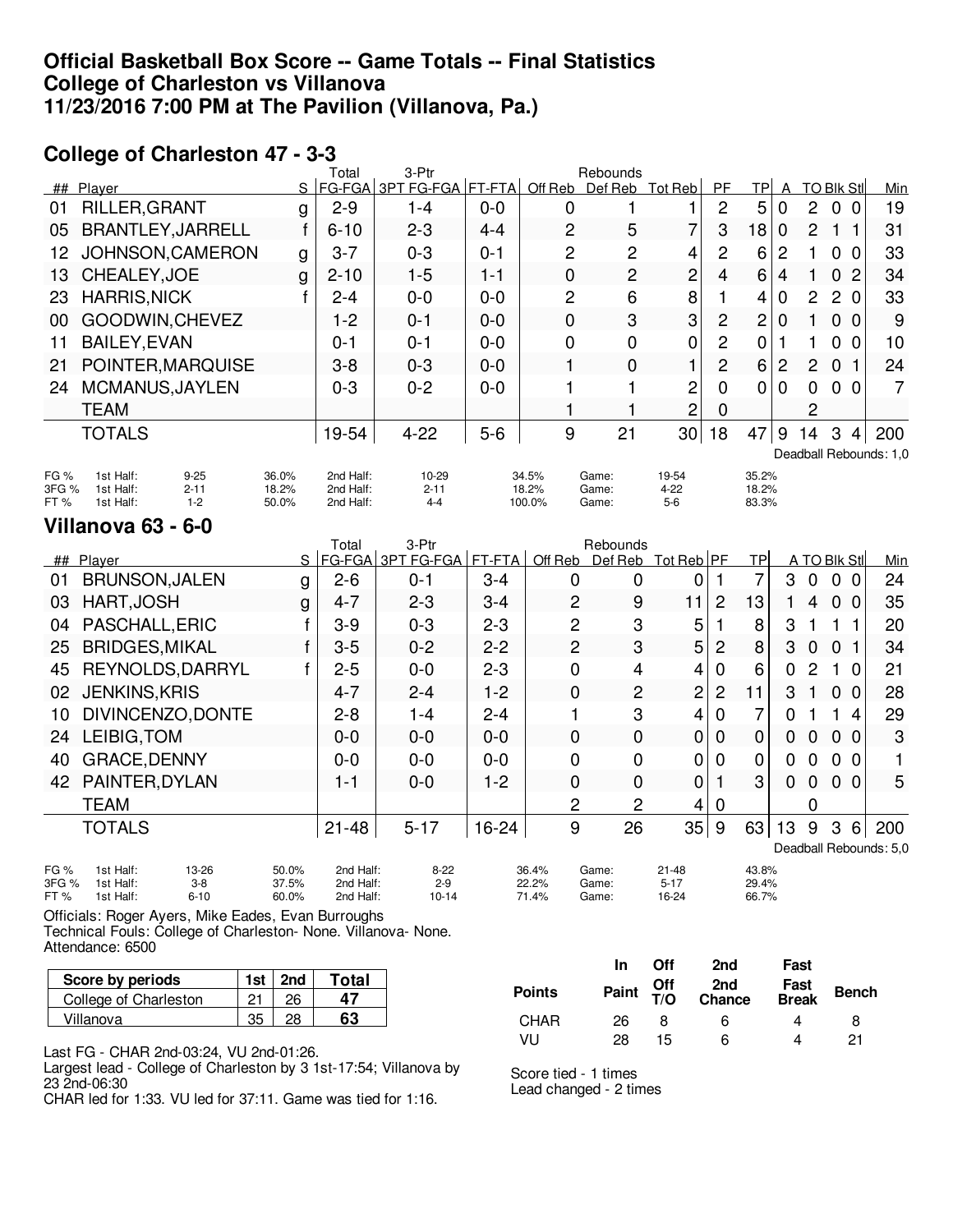#### **Official Basketball Box Score -- Game Totals -- First Half Statistics College of Charleston vs Villanova 11/23/2016 7:00 PM at The Pavilion (Villanova, Pa.)**

### **College of Charleston 21 • 3-3**

|                      |                          |                                 | Total    | 3-Ptr                    |         |         | Rebounds       |                 |   |                |                 |                |                            |     |
|----------------------|--------------------------|---------------------------------|----------|--------------------------|---------|---------|----------------|-----------------|---|----------------|-----------------|----------------|----------------------------|-----|
|                      | ## Player                | S                               |          | FG-FGA 3PT FG-FGA FT-FTA |         | Off Reb | Def Reb        | Tot Reb PF      |   | <b>TP</b>      |                 |                | A TO Blk Stl               | Min |
| 01                   | RILLER, GRANT            | g                               | $0 - 2$  | $0 - 1$                  | $0 - 0$ | 0       | 0              | 0               |   | 0              | 0               | $\overline{2}$ | $\Omega$<br>- 0            |     |
| 05                   | <b>BRANTLEY, JARRELL</b> |                                 | $2 - 3$  | $1 - 1$                  | $0 - 0$ | 0       | $\overline{2}$ | 2               | 2 | 5              | 0               |                | $\mathbf{0}$<br>- 0        | 13  |
| 12.                  | JOHNSON, CAMERON         | g                               | $2 - 5$  | $0 - 2$                  | $0 - 1$ |         | 0              |                 |   | 4              | 0               | 0              | $\Omega$<br>0              | 18  |
| 13.                  | CHEALEY, JOE             | g                               | $2 - 7$  | $1 - 4$                  | 1-1     | 0       | $\overline{c}$ | $\overline{c}$  |   | 6              | 2               | 0              | $\mathbf 0$                | 18  |
| 23                   | <b>HARRIS, NICK</b>      |                                 | $1-2$    | $0-0$                    | $0 - 0$ | 0       | 3              | 3               |   | 2              | 0               |                | $\Omega$<br>$\overline{0}$ | 16  |
| 00                   | GOODWIN, CHEVEZ          |                                 | 1-1      | $0 - 0$                  | $0 - 0$ | 0       | $\overline{c}$ | $\overline{2}$  | 0 | $\overline{2}$ | 0               |                | $\mathbf{0}$<br>0          | 4   |
| 11                   | <b>BAILEY, EVAN</b>      |                                 | $0 - 0$  | $0 - 0$                  | $0 - 0$ | 0       | 0              | $\mathbf 0$     | 2 | 0              |                 |                | $\Omega$<br>- 0            | 7   |
| 21                   | POINTER, MARQUISE        |                                 | $1-5$    | $0 - 3$                  | $0 - 0$ |         | $\mathbf 0$    |                 | 0 | $\overline{2}$ | $\overline{2}$  | 0              | $\mathbf 0$                | 14  |
| 24                   | MCMANUS, JAYLEN          |                                 | $0 - 0$  | $0 - 0$                  | $0 - 0$ | 0       | 0              | 0               | 0 | 0              | 0               | 0              | $\Omega$<br>$\overline{0}$ | 3   |
|                      | <b>TEAM</b>              |                                 |          |                          |         |         |                | $\overline{2}$  | 0 |                |                 | 2              |                            |     |
|                      | <b>Totals</b>            |                                 | $9 - 25$ | $2 - 11$                 | $1 - 2$ | 3       | 10             | 13 <sup>1</sup> | 8 | 21             | $5\overline{5}$ | 8              | $\overline{2}$<br>0        | 100 |
| FG %<br>3FG %<br>FT% | Half:<br>Half:<br>Half:  | $9 - 25$<br>$2 - 11$<br>$1 - 2$ |          | 36.0%<br>18.2%<br>50.0%  |         |         |                |                 |   |                |                 |                |                            |     |

#### **Villanova 35 • 6-0**

|                      |                         |                            | Total   | 3-Ptr                    |          |                | Rebounds       |             |          |                |   |                |                                |                |             |
|----------------------|-------------------------|----------------------------|---------|--------------------------|----------|----------------|----------------|-------------|----------|----------------|---|----------------|--------------------------------|----------------|-------------|
|                      | ## Player               | S.                         |         | FG-FGA 3PT FG-FGA FT-FTA |          | Off Reb        | Def Reb        | Tot Reb PF  |          | <b>TPI</b>     |   |                | A TO Blk Stl                   |                | Min         |
| 01                   | <b>BRUNSON, JALEN</b>   | g                          | $0 - 3$ | $0 - 1$                  | $0 - 0$  | 0              | 0              | 0           |          | 0              |   | 0              | 0<br>$\Omega$                  |                | 14          |
| 03                   | <b>HART, JOSH</b>       | g                          | $3-3$   | $2 - 2$                  | 1-2      | $\overline{0}$ | 3              | 3           |          | 9              | 0 |                | 0<br>0                         |                | 15          |
| 04                   | PASCHALL, ERIC          |                            | $2 - 6$ | $0 - 2$                  | $2 - 3$  | $\overline{2}$ | $\overline{2}$ | 4           | 0        | 6              | 2 |                | 0<br>-0                        |                | 10          |
| 25                   | <b>BRIDGES, MIKAL</b>   |                            | $2 - 3$ | $0 - 1$                  | $0 - 0$  |                | $\overline{2}$ | 3           | 0        | 4              | 2 | $\overline{0}$ | $\Omega$<br>- 0                |                | 18          |
| 45                   | REYNOLDS, DARRYL        | f                          | $2 - 2$ | $0-0$                    | $2 - 3$  | 0              | $\overline{2}$ | 2           | 0        | 6              | 0 | $\overline{2}$ | - 0<br>$\Omega$                |                | 14          |
| 02                   | <b>JENKINS, KRIS</b>    |                            | $3-5$   | $1 - 2$                  | $1-2$    | 0              | 2              | 2           | 2        | 8              | 3 | $\mathbf 0$    | $\Omega$<br>$\Omega$           |                | 15          |
| 10                   | DIVINCENZO, DONTE       |                            | 1-4     | $0-0$                    | $0-0$    |                |                | 2           | 0        | $\overline{2}$ | 0 | $\mathbf 0$    | $\mathbf{0}$<br>$\overline{2}$ |                | 14          |
| 24                   | LEIBIG, TOM             |                            | $0-0$   | $0-0$                    | $0 - 0$  | 0              | 0              | $\mathbf 0$ | 0        | 0              | 0 | $\mathbf 0$    | $\mathbf{0}$<br>$\Omega$       |                | 0           |
| 40                   | <b>GRACE, DENNY</b>     |                            | $0 - 0$ | $0-0$                    | $0-0$    | 0              | 0              | 0           | 0        | 0              | 0 | 0              | 0 <sub>0</sub>                 |                | 0           |
|                      | 42 PAINTER, DYLAN       |                            | $0 - 0$ | $0 - 0$                  | $0 - 0$  | 0              | 0              | $\Omega$    | $\Omega$ | 0              | 0 | $\Omega$       | $\Omega$<br>$\Omega$           |                | $\mathbf 0$ |
|                      | <b>TEAM</b>             |                            |         |                          |          |                |                | 2           | 0        |                |   | 0              |                                |                |             |
|                      | <b>Totals</b>           |                            | $13-26$ | $3 - 8$                  | $6 - 10$ | 5              | 13             | 18          | 4        | 35             | 8 | 4              | 0                              | $\overline{2}$ | 100         |
| FG %<br>3FG %<br>FT% | Half:<br>Half:<br>Half: | 13-26<br>$3-8$<br>$6 - 10$ |         | 50.0%<br>37.5%<br>60.0%  |          |                |                |             |          |                |   |                |                                |                |             |

Officials: Roger Ayers, Mike Eades, Evan Burroughs Technical Fouls: College of Charleston- None. Villanova- None.

| Score by periods      | $1st$   2nd | Гоtal |
|-----------------------|-------------|-------|
| College of Charleston | 26          |       |
| Villanova             |             |       |

Last FG - CHAR 1st-01:29, VU 1st-01:59. CHAR led for 1:33. VU led for 17:11. Game was tied for 1:16.

|               | In. | <b>Off</b>        | 2nd                                    | Fast |              |
|---------------|-----|-------------------|----------------------------------------|------|--------------|
| <b>Points</b> |     |                   | Paint Off 2nd Fast<br>T/O Chance Break |      | <b>Bench</b> |
| CHAR          | 12  | $\mathbf{\Omega}$ |                                        | 2    | 4            |
| VU            | 16  | a                 | 5                                      |      | 10           |

Score tied - 1 times Lead changed - 2 times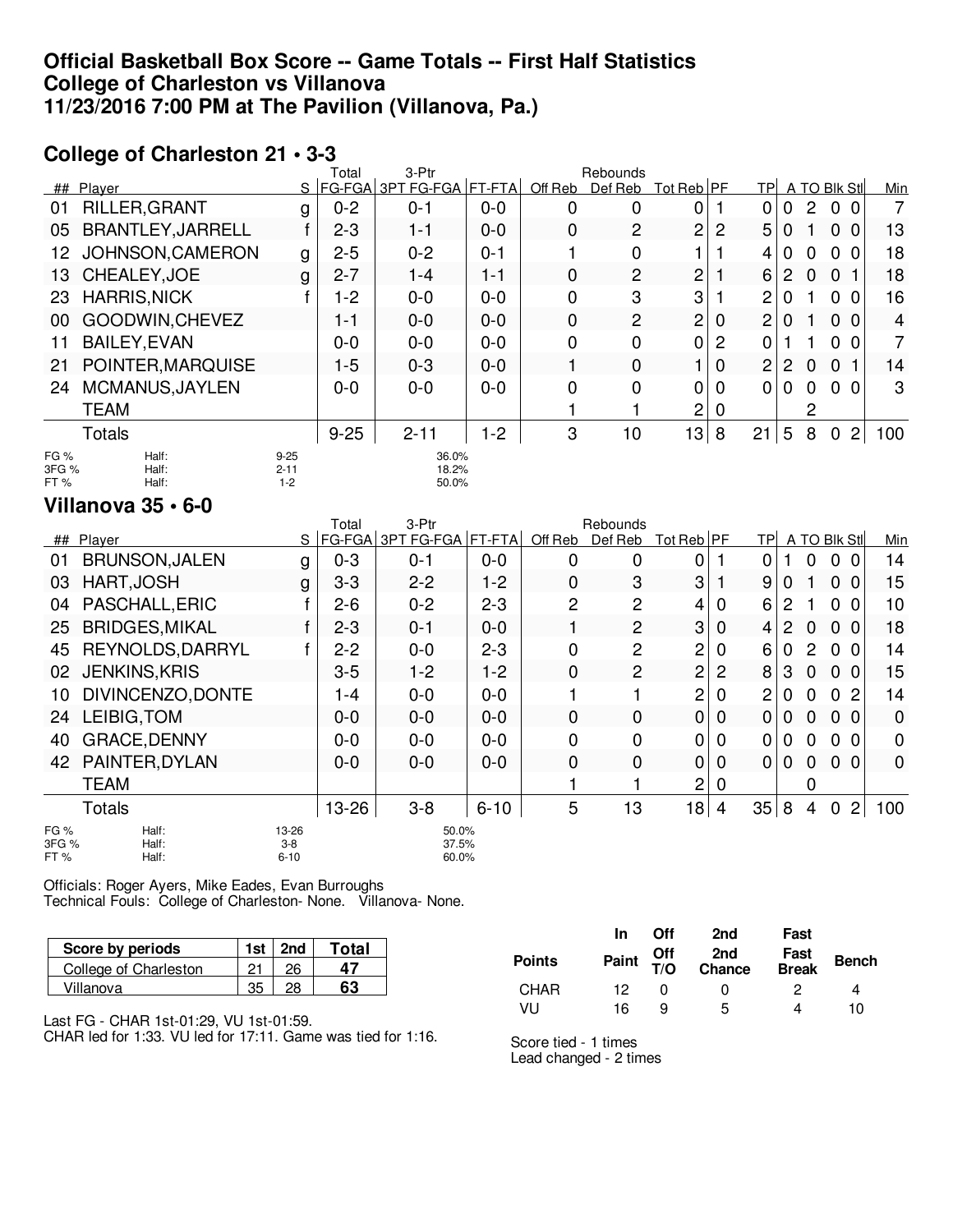#### **College of Charleston vs Villanova 11/23/2016; 7:00 PM at The Pavilion (Villanova, Pa.) Period 1 Play-By-Play**

| VISITORS: College of Charleston        | <b>Time</b> | <b>Score</b> | <b>Margin</b>  | <b>HOME: Villanova</b>                    |
|----------------------------------------|-------------|--------------|----------------|-------------------------------------------|
|                                        | 19:35       | $2 - 0$      | H <sub>2</sub> | GOOD! DUNK by PASCHALL, ERIC [PNT]        |
|                                        | 19:35       |              |                | ASSIST by BRUNSON, JALEN                  |
| GOOD! 3PTR by CHEALEY, JOE             | 19:01       | $2 - 3$      | V <sub>1</sub> |                                           |
|                                        | 18:48       |              |                | MISSED LAYUP by BRUNSON, JALEN            |
| REBOUND (DEF) by CHEALEY, JOE          | 18:48       |              |                |                                           |
| MISSED 3PTR by CHEALEY, JOE            | 18:22       |              |                |                                           |
|                                        | 18:22       |              |                | REBOUND (DEF) by PASCHALL, ERIC           |
|                                        | 18:11       |              |                | MISSED LAYUP by BRUNSON, JALEN            |
| REBOUND (DEF) by BRANTLEY, JARRELL     | 18:11       |              |                |                                           |
| GOOD! JUMPER by JOHNSON, CAMERON [PNT] | 17:54       | $2 - 5$      | $V_3$          |                                           |
| ASSIST by CHEALEY, JOE                 | 17:54       |              |                |                                           |
|                                        | 17:28       | $5-5$        | T              | GOOD! 3PTR by HART, JOSH                  |
|                                        | 17:28       |              |                | ASSIST by PASCHALL, ERIC                  |
| TURNOVER by TEAM                       | 16:53       |              |                |                                           |
|                                        | 16:53       |              |                | SUB IN: DIVINCENZO, DONTE                 |
|                                        | 16:53       |              |                | SUB IN: JENKINS, KRIS                     |
|                                        | 16:53       |              |                | SUB OUT: BRUNSON, JALEN                   |
|                                        | 16:53       |              |                | SUB OUT: PASCHALL, ERIC                   |
| FOUL by BRANTLEY, JARRELL              | 16:37       |              |                |                                           |
|                                        | 16:37       |              |                | MISSED FT by REYNOLDS, DARRYL             |
|                                        | 16:37       |              |                | REBOUND (DEADB) by TEAM                   |
|                                        | 16:37       | $6-5$        | H <sub>1</sub> | GOOD! FT by REYNOLDS, DARRYL              |
| SUB IN: POINTER, MARQUISE              | 16:37       |              |                |                                           |
| SUB IN: GOODWIN, CHEVEZ                | 16:37       |              |                |                                           |
| SUB OUT: RILLER, GRANT                 | 16:37       |              |                |                                           |
| <b>SUB OUT: HARRIS, NICK</b>           | 16:37       |              |                |                                           |
| MISSED 3PTR by POINTER, MARQUISE       | 16:12       |              |                |                                           |
| REBOUND (OFF) by TEAM                  | 16:12       |              |                |                                           |
| MISSED JUMPER by JOHNSON, CAMERON      | 16:07       |              |                |                                           |
|                                        | 16:07       |              |                | REBOUND (DEF) by BRIDGES, MIKAL           |
|                                        | 15:52       |              |                | MISSED 3PTR by BRIDGES, MIKAL             |
| REBOUND (DEF) by GOODWIN, CHEVEZ       | 15:52       |              |                |                                           |
| MISSED 3PTR by JOHNSON, CAMERON        | 15:26       |              |                |                                           |
|                                        | 15:26       |              |                | REBOUND (DEF) by HART, JOSH               |
|                                        | 15:21       | $8 - 5$      | H <sub>3</sub> | GOOD! LAYUP by HART, JOSH [FB/PNT]        |
| TURNOVER by GOODWIN, CHEVEZ            | 15:01       |              |                |                                           |
|                                        | 15:00       |              |                | STEAL by DIVINCENZO, DONTE                |
|                                        | 14:57       |              |                | MISSED LAYUP by DIVINCENZO, DONTE         |
| REBOUND (DEF) by GOODWIN, CHEVEZ       | 14:57       |              |                |                                           |
| MISSED JUMPER by BRANTLEY, JARRELL     | 14:31       |              |                |                                           |
|                                        | 14:31       |              |                | REBOUND (DEF) by REYNOLDS, DARRYL         |
|                                        | 14:15       | $10-5$       | H <sub>5</sub> | GOOD! LAYUP by REYNOLDS, DARRYL [PNT]     |
|                                        | 14:15       |              |                | ASSIST by JENKINS, KRIS                   |
| MISSED LAYUP by CHEALEY, JOE           | 13:49       |              |                |                                           |
|                                        | 13:49       |              |                | REBOUND (DEF) by JENKINS, KRIS            |
|                                        | 13:44       | $12-5$       | H 7            | GOOD! LAYUP by DIVINCENZO, DONTE [FB/PNT] |
|                                        |             |              |                | ASSIST by JENKINS, KRIS                   |
|                                        | 13:44       |              |                |                                           |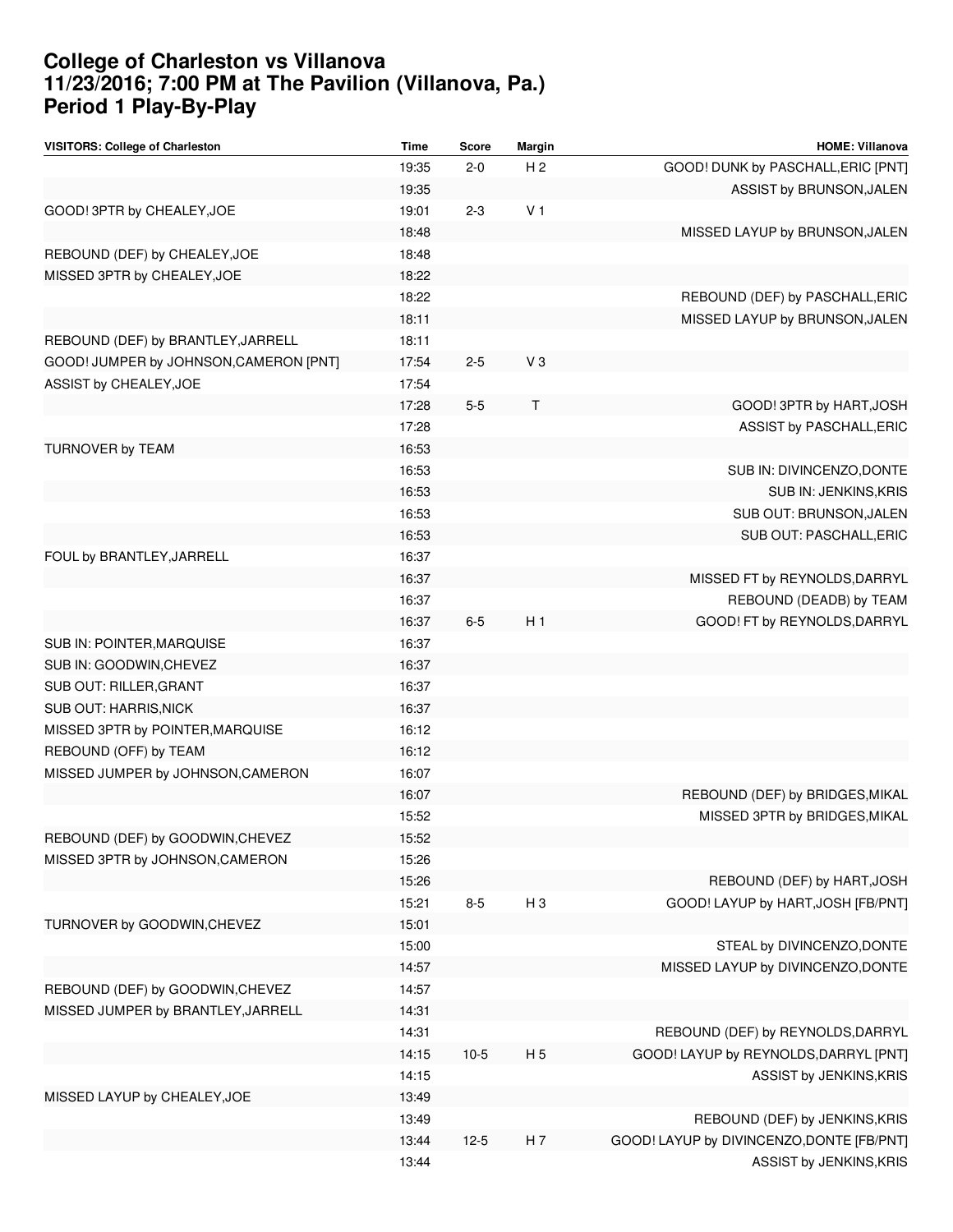| VISITORS: College of Charleston                                | Time           | Score    | Margin         | <b>HOME: Villanova</b>              |
|----------------------------------------------------------------|----------------|----------|----------------|-------------------------------------|
| GOOD! LAYUP by GOODWIN, CHEVEZ [PNT]                           | 13:19          | $12 - 7$ | H <sub>5</sub> |                                     |
| ASSIST by POINTER, MARQUISE                                    | 13:19          |          |                |                                     |
|                                                                | 12:49          |          |                | TURNOVER by REYNOLDS, DARRYL        |
| STEAL by CHEALEY, JOE                                          | 12:47          |          |                |                                     |
| MISSED 3PTR by POINTER, MARQUISE                               | 12:44          |          |                |                                     |
|                                                                | 12:44          |          |                | REBOUND (DEF) by DIVINCENZO, DONTE  |
|                                                                | 12:33          |          |                | MISSED 3PTR by JENKINS, KRIS        |
| REBOUND (DEF) by BRANTLEY, JARRELL                             | 12:33          |          |                |                                     |
| TURNOVER by BRANTLEY, JARRELL                                  | 12:32          |          |                |                                     |
|                                                                | 12:32          |          |                | <b>TIMEOUT MEDIA</b>                |
| SUB IN: RILLER, GRANT                                          | 12:32          |          |                |                                     |
| SUB IN: HARRIS, NICK                                           | 12:32          |          |                |                                     |
| SUB IN: BAILEY, EVAN                                           | 12:32          |          |                |                                     |
| SUB OUT: BRANTLEY, JARRELL                                     | 12:32          |          |                |                                     |
| SUB OUT: CHEALEY, JOE                                          | 12:32          |          |                |                                     |
| SUB OUT: GOODWIN, CHEVEZ                                       | 12:32          |          |                |                                     |
|                                                                | 12:32          |          |                | SUB IN: BRUNSON, JALEN              |
|                                                                | 12:32          |          |                | SUB IN: PASCHALL, ERIC              |
|                                                                | 12:32          |          |                | SUB OUT: BRIDGES, MIKAL             |
|                                                                | 12:32          |          |                | SUB OUT: REYNOLDS, DARRYL           |
|                                                                | 12:27          |          |                | MISSED JUMPER by DIVINCENZO, DONTE  |
| REBOUND (DEF) by TEAM                                          | 12:27          |          |                |                                     |
| FOUL by RILLER, GRANT                                          | 12:07          |          |                |                                     |
| TURNOVER by RILLER, GRANT                                      | 12:07          |          |                |                                     |
|                                                                | 11:49          |          |                | TURNOVER by PASCHALL, ERIC          |
| STEAL by POINTER, MARQUISE                                     | 11:48          |          |                |                                     |
| MISSED 3PTR by RILLER, GRANT                                   | 11:46          |          |                |                                     |
|                                                                |                |          |                |                                     |
| REBOUND (OFF) by JOHNSON, CAMERON<br>TURNOVER by RILLER, GRANT | 11:46<br>11:39 |          |                |                                     |
|                                                                |                |          |                |                                     |
|                                                                | 11:39          |          |                | TIMEOUT media                       |
|                                                                | 11:21          | $14-7$   | H 7            | GOOD! JUMPER by JENKINS, KRIS [PNT] |
| TURNOVER by BAILEY, EVAN                                       | 10:55          |          |                |                                     |
|                                                                | 10:53          |          |                | STEAL by DIVINCENZO, DONTE          |
| FOUL by BAILEY, EVAN                                           | 10:49          |          |                |                                     |
|                                                                | 10:49          |          |                | MISSED FT by HART, JOSH             |
|                                                                | 10:49          |          |                | REBOUND (DEADB) by TEAM             |
|                                                                | 10:49          | $15 - 7$ | H <sub>8</sub> | GOOD! FT by HART, JOSH              |
| SUB IN: MCMANUS, JAYLEN                                        | 10:49          |          |                |                                     |
| SUB IN: BRANTLEY, JARRELL                                      | 10:49          |          |                |                                     |
| SUB IN: CHEALEY, JOE                                           | 10:49          |          |                |                                     |
| SUB OUT: POINTER, MARQUISE                                     | 10:49          |          |                |                                     |
| SUB OUT: JOHNSON, CAMERON                                      | 10:49          |          |                |                                     |
| SUB OUT: BAILEY, EVAN                                          | 10:49          |          |                |                                     |
|                                                                | 10:49          |          |                | SUB IN: BRIDGES, MIKAL              |
|                                                                | 10:49          |          |                | SUB OUT: PASCHALL, ERIC             |
| GOOD! JUMPER by BRANTLEY, JARRELL [PNT]                        | 10:21          | $15-9$   | H <sub>6</sub> |                                     |
|                                                                | 10:00          |          |                | FOUL by HART, JOSH                  |
|                                                                | 10:00          |          |                | TURNOVER by HART, JOSH              |
|                                                                | 10:00          |          |                | SUB IN: REYNOLDS, DARRYL            |
|                                                                | 10:00          |          |                | SUB OUT: HART, JOSH                 |
| MISSED LAYUP by RILLER, GRANT                                  | 09:34          |          |                |                                     |
|                                                                | 09:34          |          |                | REBOUND (DEF) by TEAM               |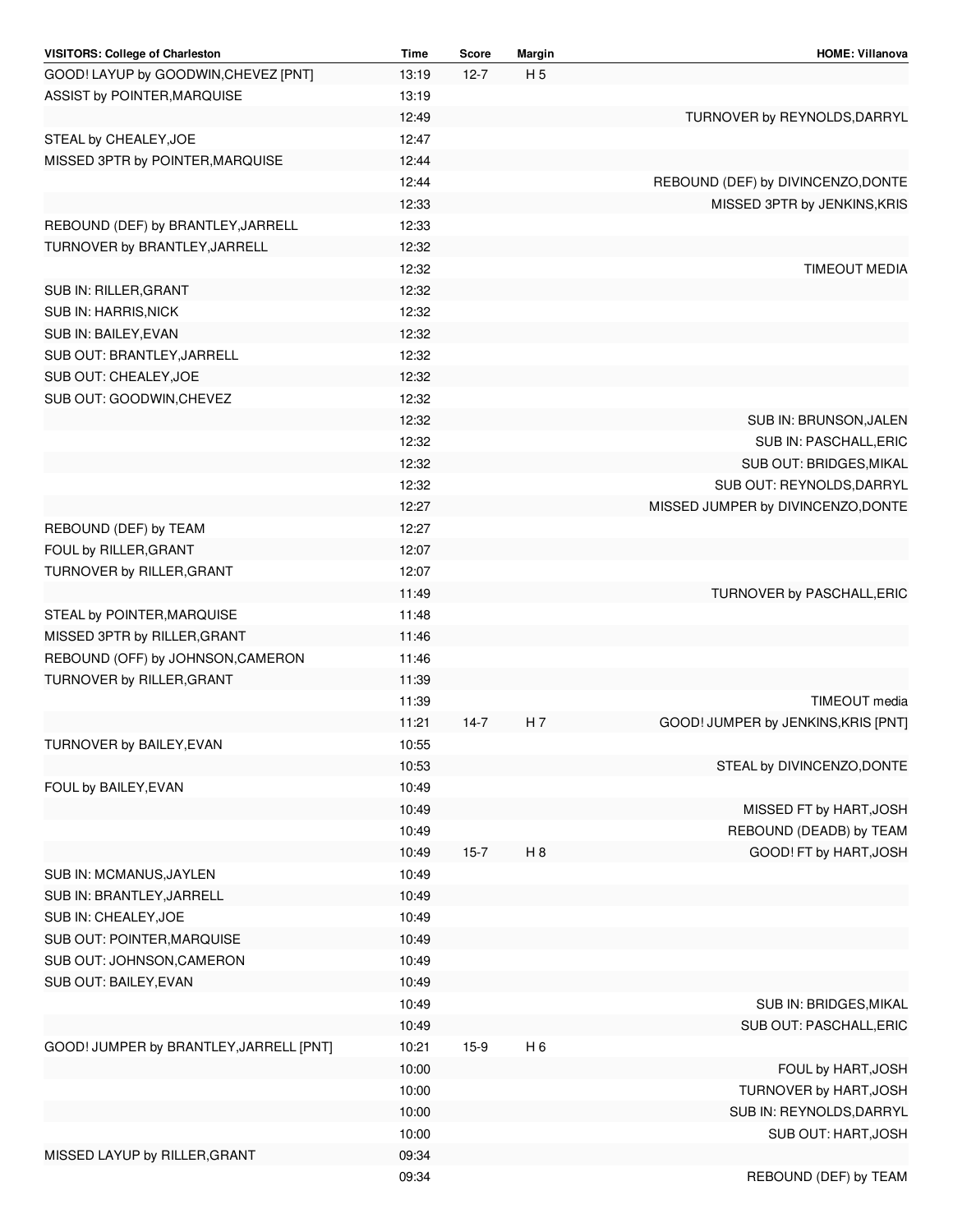| VISITORS: College of Charleston        | Time  | Score     | <b>Margin</b>  | <b>HOME: Villanova</b>               |
|----------------------------------------|-------|-----------|----------------|--------------------------------------|
|                                        | 09:22 | $17-9$    | H <sub>8</sub> | GOOD! LAYUP by BRIDGES, MIKAL [PNT]  |
|                                        | 09:22 |           |                | ASSIST by JENKINS, KRIS              |
| TURNOVER by TEAM                       | 09:05 |           |                |                                      |
| SUB IN: JOHNSON, CAMERON               | 09:05 |           |                |                                      |
| SUB OUT: RILLER, GRANT                 | 09:05 |           |                |                                      |
|                                        | 08:47 | $19-9$    | H 10           | GOOD! JUMPER by JENKINS, KRIS        |
| FOUL by HARRIS, NICK                   | 08:34 |           |                |                                      |
| TURNOVER by HARRIS, NICK               | 08:34 |           |                |                                      |
|                                        | 08:17 | $21-9$    | H 12           | GOOD! DUNK by REYNOLDS, DARRYL [PNT] |
|                                        | 08:17 |           |                | ASSIST by BRIDGES, MIKAL             |
| FOUL by JOHNSON, CAMERON               | 08:16 |           |                |                                      |
|                                        | 08:16 | $22-9$    | H 13           | GOOD! FT by REYNOLDS, DARRYL         |
|                                        |       |           |                |                                      |
| SUB IN: POINTER, MARQUISE              | 08:16 |           |                |                                      |
| SUB OUT: MCMANUS, JAYLEN               | 08:16 |           |                |                                      |
|                                        | 08:13 |           |                | FOUL by JENKINS, KRIS                |
| GOOD! 3PTR by BRANTLEY, JARRELL        | 07:48 | $22 - 12$ | H 10           |                                      |
| ASSIST by POINTER, MARQUISE            | 07:48 |           |                |                                      |
|                                        | 07:25 |           |                | MISSED 3PTR by BRUNSON, JALEN        |
| REBOUND (DEF) by CHEALEY, JOE          | 07:25 |           |                |                                      |
| GOOD! JUMPER by POINTER, MARQUISE [FB] | 07:17 | $22 - 14$ | H <sub>8</sub> |                                      |
| ASSIST by CHEALEY, JOE                 | 07:17 |           |                |                                      |
|                                        | 06:57 |           |                | TURNOVER by REYNOLDS, DARRYL         |
| <b>TIMEOUT MEDIA</b>                   | 06:57 |           |                |                                      |
|                                        | 06:57 |           |                | SUB IN: PASCHALL, ERIC               |
|                                        | 06:57 |           |                | SUB IN: HART, JOSH                   |
|                                        | 06:57 |           |                | SUB OUT: JENKINS, KRIS               |
|                                        | 06:57 |           |                | SUB OUT: BRUNSON, JALEN              |
| MISSED 3PTR by POINTER, MARQUISE       | 06:43 |           |                |                                      |
|                                        | 06:43 |           |                | REBOUND (DEF) by HART, JOSH          |
|                                        | 06:13 |           |                | MISSED 3PTR by PASCHALL, ERIC        |
|                                        | 06:13 |           |                | REBOUND (OFF) by BRIDGES, MIKAL      |
|                                        | 06:06 | 25-14     | H 11           | GOOD! 3PTR by HART, JOSH             |
|                                        | 06:06 |           |                | ASSIST by PASCHALL, ERIC             |
| MISSED 3PTR by CHEALEY, JOE            | 05:37 |           |                |                                      |
|                                        |       |           |                | REBOUND (DEF) by BRIDGES, MIKAL      |
|                                        | 05:37 |           |                |                                      |
| FOUL by BRANTLEY, JARRELL              | 05:28 |           |                |                                      |
|                                        | 05:28 | $26 - 14$ | H 12           | GOOD! FT by PASCHALL, ERIC           |
|                                        | 05:28 | $27 - 14$ | H 13           | GOOD! FT by PASCHALL, ERIC           |
| SUB IN: BAILEY, EVAN                   | 05:28 |           |                |                                      |
| SUB OUT: BRANTLEY, JARRELL             | 05:28 |           |                |                                      |
|                                        | 05:28 |           |                | SUB IN: JENKINS, KRIS                |
|                                        | 05:28 |           |                | SUB IN: BRUNSON, JALEN               |
|                                        | 05:28 |           |                | SUB OUT: DIVINCENZO, DONTE           |
|                                        | 05:28 |           |                | SUB OUT: PASCHALL, ERIC              |
| MISSED LAYUP by HARRIS, NICK           | 05:15 |           |                |                                      |
|                                        | 05:15 |           |                | REBOUND (DEF) by REYNOLDS, DARRYL    |
|                                        | 05:05 | $30 - 14$ | H 16           | GOOD! 3PTR by JENKINS, KRIS          |
|                                        | 05:05 |           |                | ASSIST by BRIDGES, MIKAL             |
| GOOD! LAYUP by HARRIS, NICK [PNT]      | 04:29 | $30 - 16$ | H 14           |                                      |
| ASSIST by BAILEY, EVAN                 | 04:29 |           |                |                                      |
|                                        | 04:00 |           |                | SUB IN: PASCHALL, ERIC               |
|                                        | 04:00 |           |                | SUB OUT: REYNOLDS, DARRYL            |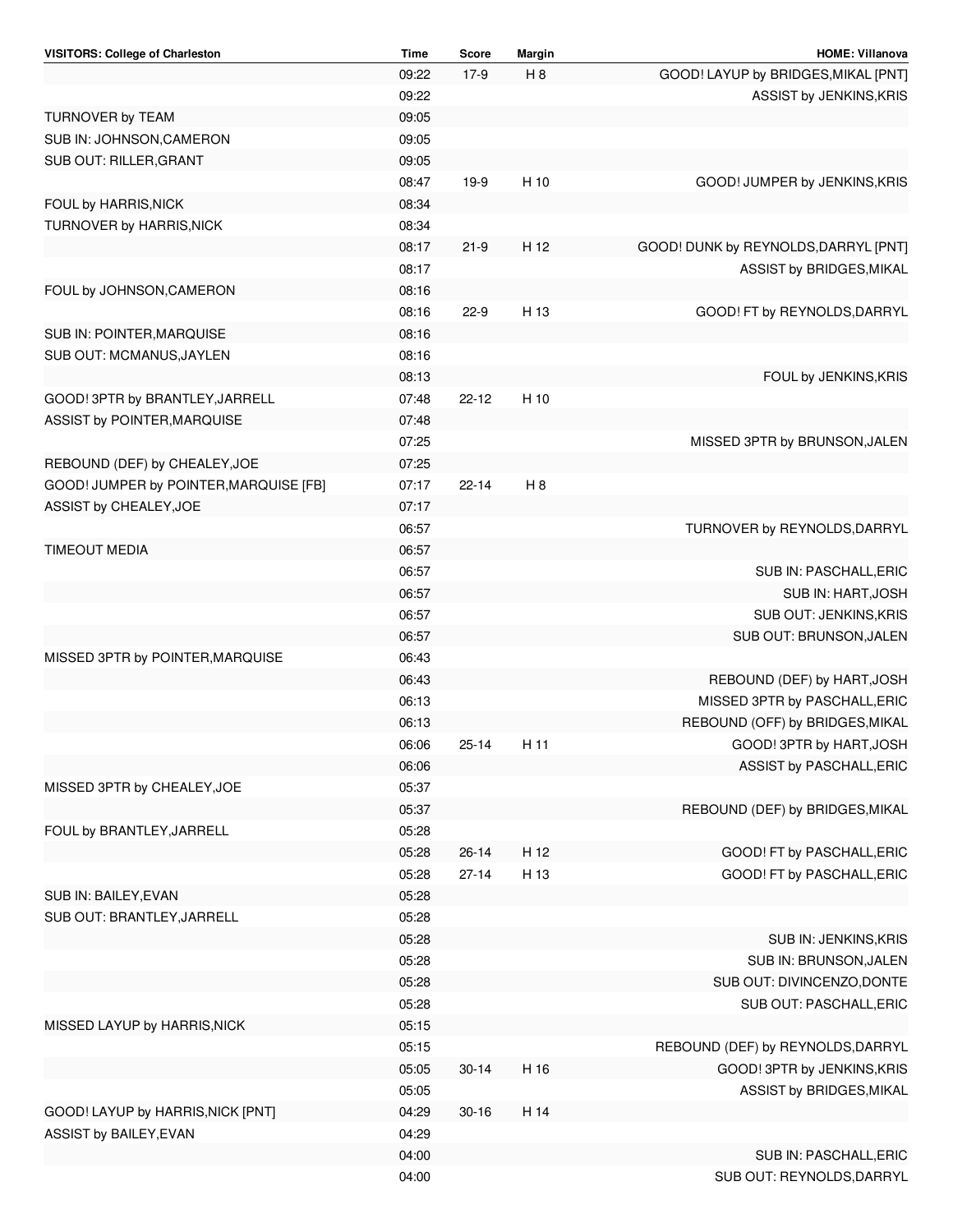| VISITORS: College of Charleston        | <b>Time</b> | Score     | Margin | HOME: Villanova                     |
|----------------------------------------|-------------|-----------|--------|-------------------------------------|
|                                        | 03:55       |           |        | MISSED LAYUP by PASCHALL, ERIC      |
|                                        | 03:55       |           |        | REBOUND (OFF) by TEAM               |
| TIMEOUT media                          | 03:55       |           |        |                                     |
|                                        | 03:53       |           |        | MISSED JUMPER by JENKINS, KRIS      |
|                                        | 03:53       |           |        | REBOUND (OFF) by PASCHALL, ERIC     |
|                                        | 03:46       | $32 - 16$ | H 16   | GOOD! LAYUP by PASCHALL, ERIC [PNT] |
| MISSED 3PTR by JOHNSON, CAMERON        | 03:07       |           |        |                                     |
|                                        | 03:07       |           |        | REBOUND (DEF) by HART, JOSH         |
| FOUL by CHEALEY, JOE                   | 02:53       |           |        |                                     |
|                                        | 02:53       |           |        | MISSED FT by PASCHALL, ERIC         |
| REBOUND (DEF) by HARRIS, NICK          | 02:53       |           |        |                                     |
| GOOD! JUMPER by JOHNSON, CAMERON [PNT] | 02:27       | $32 - 18$ | H 14   |                                     |
|                                        | 02:27       |           |        | FOUL by JENKINS, KRIS               |
| MISSED FT by JOHNSON, CAMERON          | 02:27       |           |        |                                     |
|                                        | 02:27       |           |        | REBOUND (DEF) by PASCHALL, ERIC     |
|                                        | 02:27       |           |        | SUB IN: DIVINCENZO, DONTE           |
|                                        | 02:27       |           |        | SUB OUT: HART, JOSH                 |
|                                        | 01:59       | $34 - 18$ | H 16   | GOOD! JUMPER by BRIDGES, MIKAL      |
| GOOD! JUMPER by CHEALEY, JOE [PNT]     | 01:29       | 34-20     | H 14   |                                     |
|                                        | 01:29       |           |        | FOUL by BRUNSON, JALEN              |
| GOOD! FT by CHEALEY, JOE               | 01:29       | $34 - 21$ | H 13   |                                     |
|                                        | 01:07       |           |        | MISSED 3PTR by PASCHALL, ERIC       |
|                                        | 01:07       |           |        | REBOUND (OFF) by DIVINCENZO, DONTE  |
|                                        | 01:03       |           |        | MISSED LAYUP by DIVINCENZO, DONTE   |
|                                        | 01:03       |           |        | REBOUND (OFF) by PASCHALL, ERIC     |
|                                        | 00:57       |           |        | MISSED TIPIN by PASCHALL, ERIC      |
| REBOUND (DEF) by HARRIS, NICK          | 00:57       |           |        |                                     |
| MISSED 3PTR by CHEALEY, JOE            | 00:37       |           |        |                                     |
| REBOUND (OFF) by POINTER, MARQUISE     | 00:37       |           |        |                                     |
| MISSED JUMPER by POINTER, MARQUISE     | 00:34       |           |        |                                     |
|                                        | 00:34       |           |        | REBOUND (DEF) by JENKINS, KRIS      |
| FOUL by BAILEY, EVAN                   | 00:30       |           |        |                                     |
|                                        | 00:30       | $35 - 21$ | H 14   | GOOD! FT by JENKINS, KRIS           |
|                                        | 00:30       |           |        | MISSED FT by JENKINS, KRIS          |
| REBOUND (DEF) by HARRIS, NICK          | 00:30       |           |        |                                     |
| SUB IN: MCMANUS, JAYLEN                | 00:30       |           |        |                                     |
| SUB OUT: BAILEY, EVAN                  | 00:30       |           |        |                                     |
|                                        | 00:30       |           |        | SUB IN: REYNOLDS, DARRYL            |
|                                        | 00:30       |           |        | SUB OUT: PASCHALL, ERIC             |
| MISSED JUMPER by CHEALEY, JOE          | 00:00       |           |        |                                     |
| REBOUND (DEADB) by TEAM                | 00:00       |           |        |                                     |

College of Charleston 21, Villanova 35

| Period 1-only | In. | Off | 2nd              | Fast  |              |                        |
|---------------|-----|-----|------------------|-------|--------------|------------------------|
|               |     |     | Paint T/O Chance | Break | <b>Bench</b> |                        |
| CHAR          | 12  | - 0 | $^{\circ}$       | -2.   | $\Delta$     | Score tied - 0 times   |
| - VU          | 16. | q   | 5                | 4     | 10           | Lead changed - 2 times |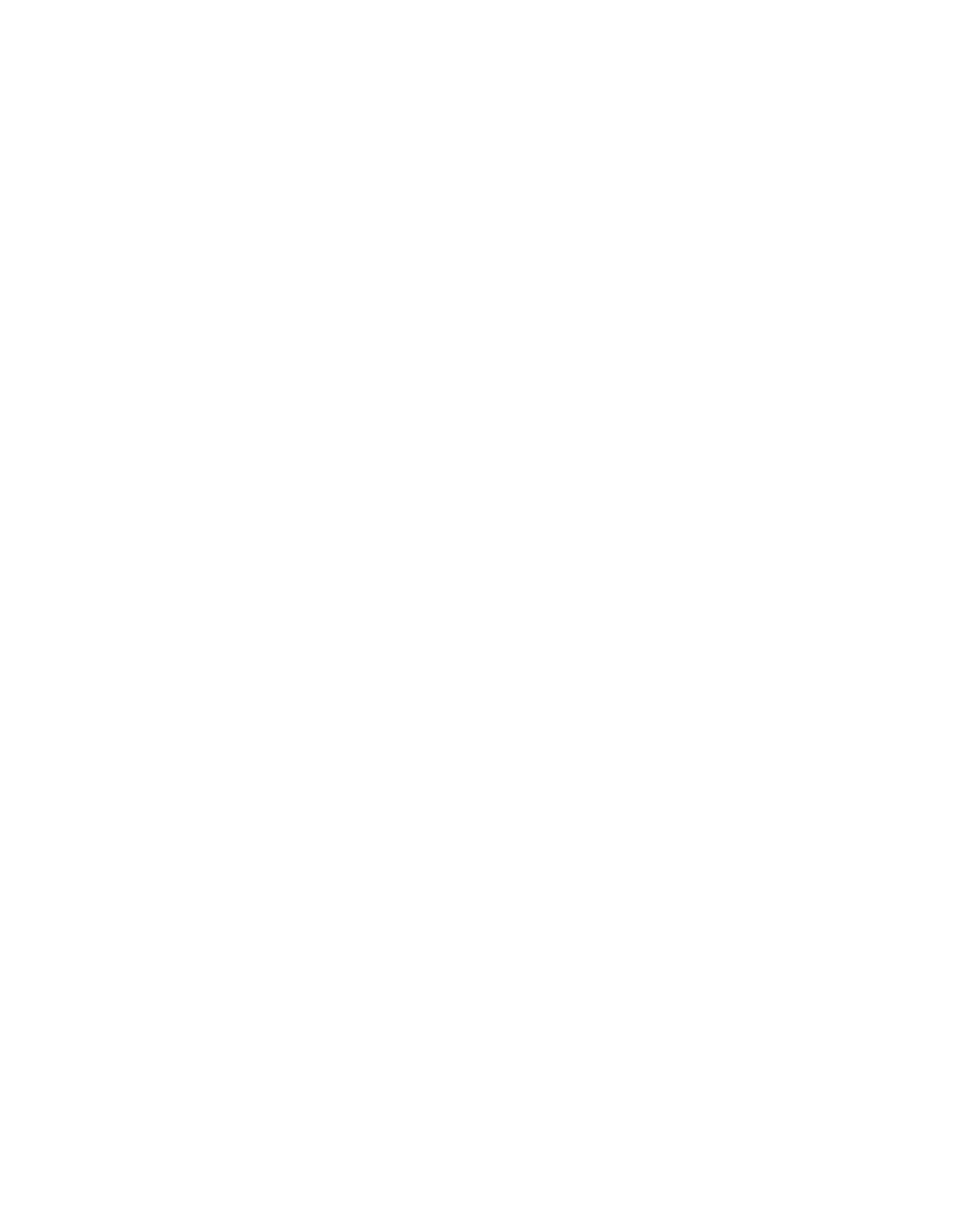#### **Official Basketball Box Score -- Game Totals -- Second Half Statistics College of Charleston vs Villanova 11/23/2016 7:00 PM at The Pavilion (Villanova, Pa.)**

### **College of Charleston 26 • 3-3**

|                              |                          |                              | Total     | 3-Ptr                    |         |                | Rebounds       |                 |                |                |   |                |                |                |     |
|------------------------------|--------------------------|------------------------------|-----------|--------------------------|---------|----------------|----------------|-----------------|----------------|----------------|---|----------------|----------------|----------------|-----|
|                              | ## Player                | S                            |           | FG-FGA 3PT FG-FGA FT-FTA |         | Off Reb        | Def Reb        | Tot Reb         | <b>PF</b>      | TP.            |   |                | A TO Blk Stl   |                | Min |
| 01                           | RILLER, GRANT            | g                            | $2 - 7$   | $1 - 3$                  | $0 - 0$ | 0              |                |                 |                | 5              | 0 | 0              | $\Omega$       | 0.             | 12  |
| 05                           | <b>BRANTLEY, JARRELL</b> |                              | $4 - 7$   | $1 - 2$                  | 4-4     | $\overline{2}$ | 3              | 5               |                | 13             | 0 |                |                |                | 18  |
| 12.                          | JOHNSON, CAMERON         | g                            | $1-2$     | $0 - 1$                  | $0-0$   |                | $\overline{2}$ | 3               |                | $\overline{2}$ | 2 |                | 0              | $\Omega$       | 15  |
| 13.                          | CHEALEY, JOE             | g                            | $0 - 3$   | $0 - 1$                  | $0 - 0$ | 0              | 0              | $\mathbf 0$     | 3              | 0              | 2 |                | 0              |                | 16  |
| 23                           | <b>HARRIS, NICK</b>      |                              | 1-2       | $0 - 0$                  | $0 - 0$ | 2              | 3              | 5               | 0              | 2              | 0 |                | 2              | $\Omega$       | 17  |
| 00                           | GOODWIN, CHEVEZ          |                              | $0 - 1$   | $0 - 1$                  | $0 - 0$ | 0              |                |                 | $\overline{2}$ | 0              | 0 | $\Omega$       | 0 <sub>0</sub> |                | 5   |
| 11                           | <b>BAILEY, EVAN</b>      |                              | $0 - 1$   | $0 - 1$                  | $0 - 0$ | 0              | 0              | 0               | 0              | 0              | 0 | 0              | 0              | $\Omega$       | 3   |
| 21                           | POINTER, MARQUISE        |                              | $2 - 3$   | $0 - 0$                  | $0 - 0$ | $\Omega$       | 0              | $\Omega$        | 2              | 4              | 0 | $\overline{2}$ | $\Omega$       | $\Omega$       | 10  |
| 24                           | MCMANUS, JAYLEN          |                              | $0 - 3$   | $0 - 2$                  | $0 - 0$ |                |                | 2               | 0              | 0              | 0 | $\Omega$       | 0 <sub>0</sub> |                | 4   |
|                              | <b>TEAM</b>              |                              |           |                          |         | 0              | 0              | 0               | 0              |                |   | 0              |                |                |     |
|                              | Totals                   |                              | $10 - 29$ | $2 - 11$                 | 4-4     | 6              | 11             | 17 <sub>1</sub> | 10             | 26             | 4 | 6              | 3              | $\overline{2}$ | 100 |
| <b>FG %</b><br>3FG %<br>FT % | Half:<br>Half:<br>Half:  | 10-29<br>$2 - 11$<br>$4 - 4$ |           | 34.5%<br>18.2%<br>100.0% |         |                |                |                 |                |                |   |                |                |                |     |

#### **Villanova 28 • 6-0**

|                      |                         |                                  | Total    | 3-Ptr                   |           |                | Rebounds |            |                |                |   |          |                                |     |
|----------------------|-------------------------|----------------------------------|----------|-------------------------|-----------|----------------|----------|------------|----------------|----------------|---|----------|--------------------------------|-----|
|                      | ## Player               | S                                |          | FG-FGA 3PT FG-FGA       | FT-FTA    | Off Reb        | Def Reb  | Tot Reb PF |                | <b>TPI</b>     |   |          | A TO Blk Stl                   | Min |
| 01                   | <b>BRUNSON, JALEN</b>   | g                                | $2 - 3$  | $0 - 0$                 | $3 - 4$   | 0              | 0        | 0          | 0              | $\overline{7}$ | 2 | 0        | 0<br>$\Omega$                  | 10  |
| 03                   | HART, JOSH              | g                                | 1-4      | $0 - 1$                 | $2 - 2$   | $\overline{c}$ | 6        | 8          |                | 4              |   | 3        | 0<br>$\overline{0}$            | 20  |
| 04                   | PASCHALL, ERIC          |                                  | 1-3      | $0 - 1$                 | $0 - 0$   | 0              |          |            |                | 2              |   | 0        |                                | 10  |
| 25                   | <b>BRIDGES, MIKAL</b>   |                                  | 1-2      | $0 - 1$                 | $2 - 2$   |                |          | 2          | $\overline{2}$ | 4              |   | 0        | $\Omega$                       | 16  |
| 45                   | REYNOLDS, DARRYL        |                                  | $0 - 3$  | $0-0$                   | $0 - 0$   | 0              | 2        | 2          | 0              | 0              | 0 | $\Omega$ | 1.<br>- 0                      | 7   |
| 02                   | <b>JENKINS, KRIS</b>    |                                  | $1 - 2$  | $1 - 2$                 | $0 - 0$   | 0              | 0        | 0          | 0              | 3              | 0 |          | 0<br>$\overline{0}$            | 13  |
| 10                   | DIVINCENZO, DONTE       |                                  | 1-4      | $1 - 4$                 | $2 - 4$   | 0              | 2        | 2          | 0              | 5              | 0 |          | 2<br>1.                        | 15  |
| 24                   | LEIBIG, TOM             |                                  | $0 - 0$  | $0 - 0$                 | $0 - 0$   | $\mathbf 0$    | 0        | 0          | 0              | 0              | 0 | 0        | $\mathbf{0}$<br>$\overline{0}$ | 3   |
| 40                   | <b>GRACE, DENNY</b>     |                                  | $0 - 0$  | $0 - 0$                 | $0-0$     | 0              | 0        | 0          | 0              | 0              | 0 | 0        | 0 <sub>0</sub>                 |     |
| 42                   | PAINTER, DYLAN          |                                  | $1 - 1$  | $0 - 0$                 | $1-2$     | $\Omega$       | 0        | 0          |                | 3              | 0 | 0        | $\Omega$<br>- 0                | 5   |
|                      | <b>TEAM</b>             |                                  |          |                         |           |                |          | 2          | 0              |                |   | 0        |                                |     |
|                      | <b>Totals</b>           |                                  | $8 - 22$ | $2 - 9$                 | $10 - 14$ | 4              | 13       | 17         | 5              | 28             | 5 | 5        | 3<br>4                         | 100 |
| FG %<br>3FG %<br>FT% | Half:<br>Half:<br>Half: | $8 - 22$<br>$2 - 9$<br>$10 - 14$ |          | 36.4%<br>37.5%<br>71.4% |           |                |          |            |                |                |   |          |                                |     |

Officials: Roger Ayers, Mike Eades, Evan Burroughs Technical Fouls: College of Charleston- None. Villanova- None.

| Score by periods      | 1st | 2nd | Total |
|-----------------------|-----|-----|-------|
| College of Charleston |     |     |       |
| Villanova             |     |     | 63    |

Last FG - CHAR 2nd-03:24, VU 2nd-01:26. CHAR led for 0:00. VU led for 20:00. Game was tied for 0:00.

| <b>Points</b> | <b>In</b> | <b>Off</b> | 2nd<br>Paint Off 2nd Fast<br>T/O Chance Break | Fast | <b>Bench</b> |
|---------------|-----------|------------|-----------------------------------------------|------|--------------|
| CHAR          | 14        | я          | 6                                             | 2    | 4            |
| VU            | 12        | ิค         | 2                                             |      | 11           |

Score tied - 0 times Lead changed - 0 times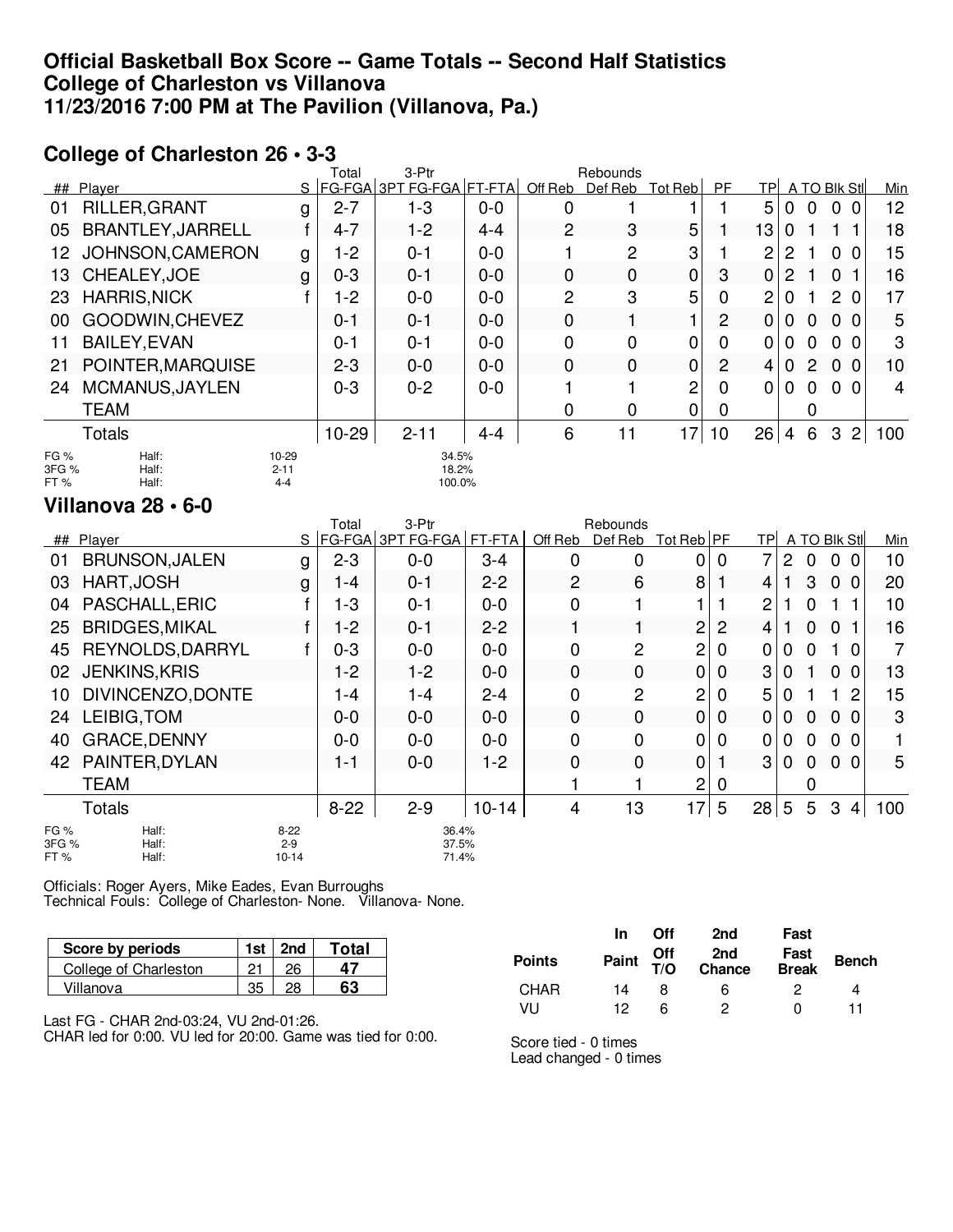#### **College of Charleston vs Villanova 11/23/2016; 7:00 PM at The Pavilion (Villanova, Pa.) Period 2 Play-By-Play**

| VISITORS: College of Charleston           | <b>Time</b> | Score     | <b>Margin</b> | <b>HOME: Villanova</b>              |
|-------------------------------------------|-------------|-----------|---------------|-------------------------------------|
|                                           | 20:00       |           |               | SUB IN: JENKINS, KRIS               |
|                                           | 20:00       |           |               | SUB OUT: PASCHALL, ERIC             |
| TURNOVER by JOHNSON, CAMERON              | 19:49       |           |               |                                     |
|                                           | 19:25       |           |               | MISSED JUMPER by REYNOLDS, DARRYL   |
| REBOUND (DEF) by BRANTLEY, JARRELL        | 19:25       |           |               |                                     |
| MISSED 3PTR by JOHNSON, CAMERON           | 19:12       |           |               |                                     |
|                                           | 19:12       |           |               | REBOUND (DEF) by REYNOLDS, DARRYL   |
|                                           | 18:55       |           |               | MISSED LAYUP by REYNOLDS, DARRYL    |
| <b>BLOCK by HARRIS, NICK</b>              | 18:55       |           |               |                                     |
| REBOUND (DEF) by BRANTLEY, JARRELL        | 18:52       |           |               |                                     |
| GOOD! LAYUP by BRANTLEY, JARRELL [FB/PNT] | 18:49       | $35 - 23$ | H 12          |                                     |
| FOUL by CHEALEY, JOE                      | 18:43       |           |               |                                     |
|                                           | 18:26       |           |               | TURNOVER by HART, JOSH              |
| MISSED JUMPER by RILLER, GRANT            | 18:00       |           |               |                                     |
| REBOUND (OFF) by HARRIS, NICK             | 18:00       |           |               |                                     |
| GOOD! JUMPER by RILLER, GRANT             | 17:36       | $35 - 25$ | H 10          |                                     |
| ASSIST by JOHNSON, CAMERON                | 17:36       |           |               |                                     |
|                                           | 17:19       |           |               | MISSED JUMPER by BRUNSON, JALEN     |
| REBOUND (DEF) by BRANTLEY, JARRELL        | 17:19       |           |               |                                     |
| MISSED JUMPER by RILLER, GRANT            | 17:07       |           |               |                                     |
|                                           | 17:07       |           |               | REBOUND (DEF) by HART, JOSH         |
|                                           | 16:56       | $37 - 25$ | H 12          | GOOD! LAYUP by BRUNSON, JALEN [PNT] |
| FOUL by RILLER, GRANT                     | 16:56       |           |               |                                     |
|                                           | 16:56       | 38-25     | H 13          | GOOD! FT by BRUNSON, JALEN          |
|                                           | 16:56       |           |               | SUB IN: PASCHALL, ERIC              |
|                                           | 16:56       |           |               | SUB IN: DIVINCENZO, DONTE           |
|                                           | 16:56       |           |               | SUB OUT: BRUNSON, JALEN             |
|                                           | 16:56       |           |               | SUB OUT: REYNOLDS, DARRYL           |
| MISSED JUMPER by BRANTLEY, JARRELL        | 16:31       |           |               |                                     |
|                                           | 16:31       |           |               | REBOUND (DEF) by DIVINCENZO, DONTE  |
|                                           | 16:20       | 40-25     | H 15          | GOOD! LAYUP by HART, JOSH [PNT]     |
| MISSED 3PTR by RILLER, GRANT              | 15:52       |           |               |                                     |
|                                           | 15:52       |           |               | REBOUND (DEF) by HART, JOSH         |
|                                           | 15:43       | 43-25     | H 18          | GOOD! 3PTR by JENKINS, KRIS         |
|                                           | 15:43       |           |               | ASSIST by PASCHALL, ERIC            |
| TIMEOUT 30SEC                             | 15:28       |           |               |                                     |
|                                           | 15:25       |           |               | SUB IN: BRUNSON, JALEN              |
|                                           | 15:25       |           |               | SUB OUT: PASCHALL, ERIC             |
|                                           | 15:23       |           |               | SUB IN: PASCHALL, ERIC              |
|                                           | 15:23       |           |               | SUB OUT: BRIDGES, MIKAL             |
| MISSED JUMPER by BRANTLEY, JARRELL        | 15:08       |           |               |                                     |
|                                           | 15:08       |           |               | BLOCK by PASCHALL, ERIC             |
|                                           | 15:05       |           |               | REBOUND (DEF) by DIVINCENZO, DONTE  |
|                                           | 15:01       | 45-25     | H 20          | GOOD! DUNK by PASCHALL, ERIC [PNT]  |
|                                           | 15:01       |           |               | ASSIST by BRUNSON, JALEN            |
| GOOD! 3PTR by RILLER, GRANT               | 14:30       | 45-28     | H 17          |                                     |
| FOUL by BRANTLEY, JARRELL                 | 14:11       |           |               |                                     |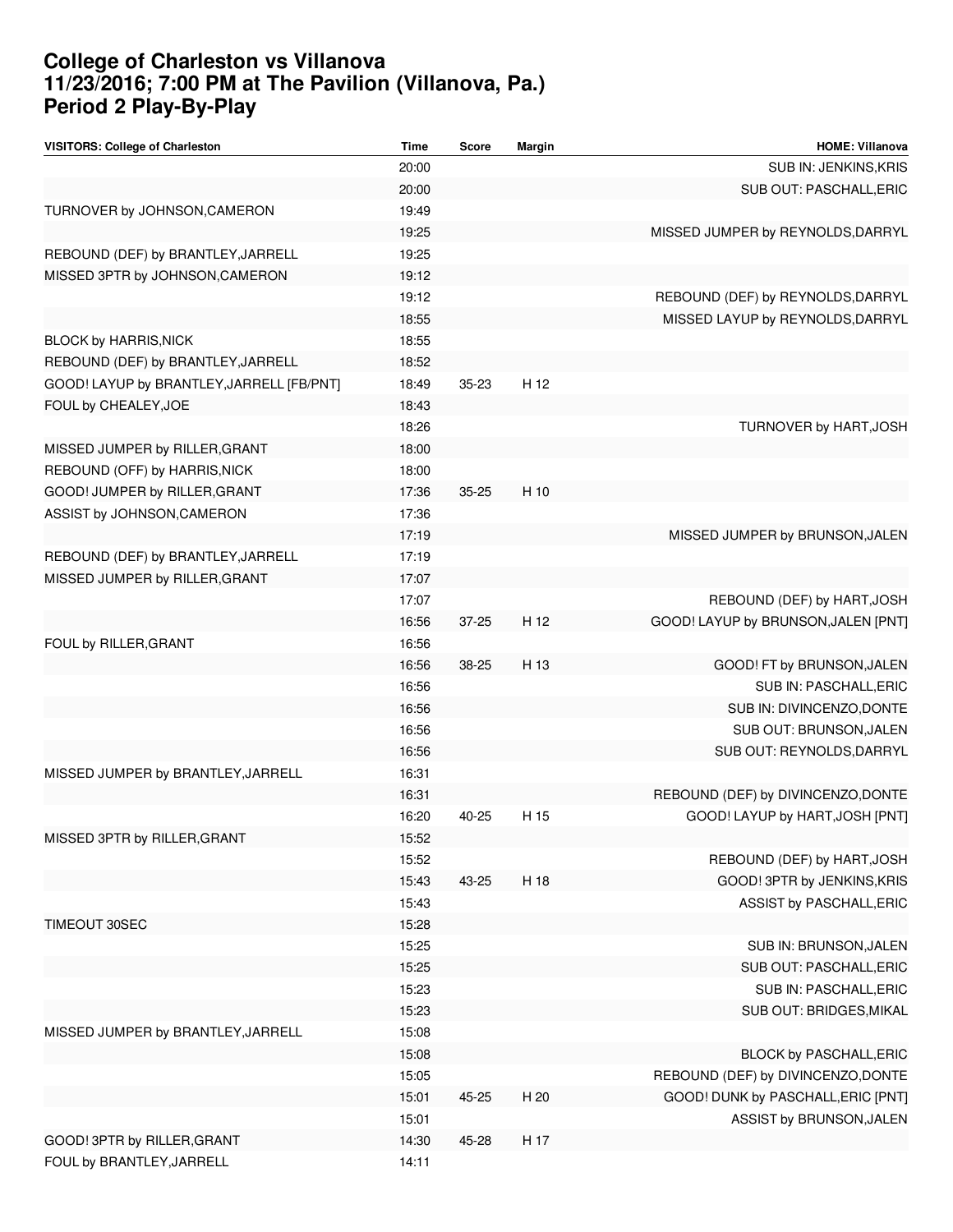| VISITORS: College of Charleston        | Time  | Score | Margin | <b>HOME: Villanova</b>              |
|----------------------------------------|-------|-------|--------|-------------------------------------|
|                                        | 14:11 |       |        | TIMEOUT media                       |
| SUB IN: GOODWIN, CHEVEZ                | 14:11 |       |        |                                     |
| SUB IN: POINTER, MARQUISE              | 14:11 |       |        |                                     |
| SUB OUT: BRANTLEY, JARRELL             | 14:11 |       |        |                                     |
| SUB OUT: JOHNSON, CAMERON              | 14:11 |       |        |                                     |
|                                        | 14:11 |       |        | SUB IN: BRIDGES, MIKAL              |
|                                        | 14:11 |       |        | SUB IN: REYNOLDS, DARRYL            |
|                                        | 14:11 |       |        | <b>SUB OUT: JENKINS, KRIS</b>       |
|                                        | 14:11 |       |        | SUB OUT: PASCHALL, ERIC             |
|                                        | 13:54 |       |        | TURNOVER by HART, JOSH              |
| STEAL by CHEALEY, JOE                  | 13:52 |       |        |                                     |
| GOOD! LAYUP by POINTER, MARQUISE [PNT] | 13:32 | 45-30 | H 15   |                                     |
| ASSIST by CHEALEY, JOE                 | 13:32 |       |        |                                     |
|                                        | 13:10 |       |        | MISSED 3PTR by HART, JOSH           |
|                                        | 13:10 |       |        | REBOUND (OFF) by BRIDGES, MIKAL     |
|                                        | 13:03 |       |        | MISSED LAYUP by REYNOLDS, DARRYL    |
| BLOCK by HARRIS, NICK                  | 13:03 |       |        |                                     |
| REBOUND (DEF) by HARRIS, NICK          | 13:00 |       |        |                                     |
| MISSED 3PTR by CHEALEY, JOE            | 12:57 |       |        |                                     |
|                                        | 12:57 |       |        | REBOUND (DEF) by REYNOLDS, DARRYL   |
|                                        | 12:42 |       |        | MISSED 3PTR by DIVINCENZO, DONTE    |
| REBOUND (DEF) by GOODWIN, CHEVEZ       | 12:42 |       |        |                                     |
| MISSED JUMPER by HARRIS, NICK          | 12:18 |       |        |                                     |
|                                        | 12:18 |       |        | BLOCK by REYNOLDS, DARRYL           |
|                                        | 12:16 |       |        | REBOUND (DEF) by HART, JOSH         |
|                                        | 12:10 | 47-30 | H 17   | GOOD! LAYUP by BRIDGES, MIKAL [PNT] |
|                                        | 12:10 |       |        | ASSIST by HART, JOSH                |
| TURNOVER by POINTER, MARQUISE          | 11:43 |       |        |                                     |
|                                        | 11:43 |       |        | STEAL by BRIDGES, MIKAL             |
|                                        | 11:43 |       |        | TIMEOUT media                       |
|                                        |       |       |        |                                     |
| SUB IN: MCMANUS, JAYLEN                | 11:43 |       |        |                                     |
| SUB IN: JOHNSON, CAMERON               | 11:43 |       |        |                                     |
| SUB IN: BRANTLEY, JARRELL              | 11:43 |       |        |                                     |
| SUB OUT: RILLER, GRANT                 | 11:43 |       |        |                                     |
| SUB OUT: GOODWIN, CHEVEZ               | 11:43 |       |        |                                     |
| SUB OUT: CHEALEY, JOE                  | 11:43 |       |        |                                     |
|                                        | 11:43 |       |        | SUB IN: JENKINS, KRIS               |
|                                        | 11:43 |       |        | SUB IN: PASCHALL, ERIC              |
|                                        | 11:43 |       |        | SUB OUT: BRIDGES, MIKAL             |
|                                        | 11:43 |       |        | SUB OUT: REYNOLDS, DARRYL           |
|                                        | 11:27 | 50-30 | H 20   | GOOD! 3PTR by DIVINCENZO, DONTE     |
|                                        | 11:27 |       |        | ASSIST by BRUNSON, JALEN            |
| MISSED 3PTR by MCMANUS, JAYLEN         | 11:02 |       |        |                                     |
| REBOUND (OFF) by BRANTLEY, JARRELL     | 11:02 |       |        |                                     |
| GOOD! LAYUP by HARRIS, NICK [PNT]      | 10:57 | 50-32 | H 18   |                                     |
|                                        | 10:32 | 52-32 | H 20   | GOOD! LAYUP by BRUNSON, JALEN [PNT] |
| FOUL by POINTER, MARQUISE              | 10:32 |       |        |                                     |
|                                        | 10:32 |       |        | MISSED FT by BRUNSON, JALEN         |
| REBOUND (DEF) by HARRIS, NICK          | 10:32 |       |        |                                     |
| MISSED 3PTR by MCMANUS, JAYLEN         | 10:08 |       |        |                                     |
| REBOUND (OFF) by JOHNSON, CAMERON      | 10:08 |       |        |                                     |
| SUB IN: CHEALEY, JOE                   | 10:03 |       |        |                                     |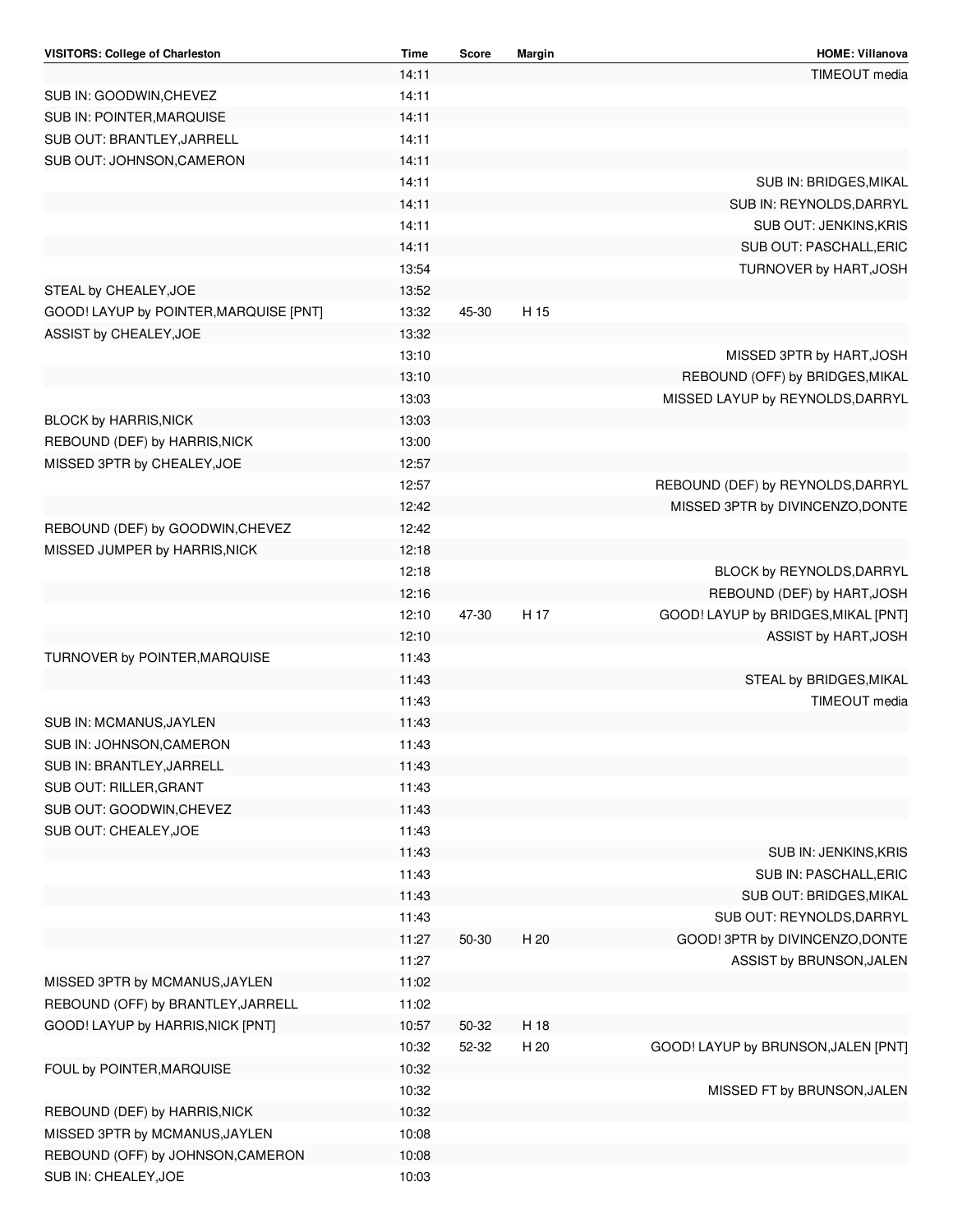| VISITORS: College of Charleston        | Time  | Score | Margin | <b>HOME: Villanova</b>           |
|----------------------------------------|-------|-------|--------|----------------------------------|
| SUB OUT: MCMANUS, JAYLEN               | 10:03 |       |        |                                  |
|                                        | 10:03 |       |        | SUB IN: BRIDGES, MIKAL           |
|                                        | 10:03 |       |        | SUB OUT: PASCHALL, ERIC          |
| MISSED 3PTR by BRANTLEY, JARRELL       | 09:44 |       |        |                                  |
|                                        | 09:44 |       |        | REBOUND (DEF) by BRIDGES, MIKAL  |
| FOUL by POINTER, MARQUISE              | 09:36 |       |        |                                  |
|                                        | 09:36 | 53-32 | H 21   | GOOD! FT by BRUNSON, JALEN       |
|                                        | 09:36 | 54-32 | H 22   | GOOD! FT by BRUNSON, JALEN       |
| TURNOVER by POINTER, MARQUISE          | 09:08 |       |        |                                  |
|                                        | 09:07 |       |        | STEAL by DIVINCENZO, DONTE       |
|                                        | 09:01 |       |        | MISSED 3PTR by DIVINCENZO, DONTE |
|                                        |       |       |        |                                  |
| REBOUND (DEF) by JOHNSON, CAMERON      | 09:01 |       |        |                                  |
|                                        | 08:49 |       |        | SUB IN: PASCHALL, ERIC           |
|                                        | 08:49 |       |        | SUB OUT: BRUNSON, JALEN          |
| TURNOVER by BRANTLEY, JARRELL          | 08:36 |       |        |                                  |
|                                        | 08:16 |       |        | TURNOVER by JENKINS, KRIS        |
| STEAL by BRANTLEY, JARRELL             | 08:14 |       |        |                                  |
| MISSED LAYUP by CHEALEY, JOE           | 08:09 |       |        |                                  |
|                                        | 08:09 |       |        | BLOCK by DIVINCENZO, DONTE       |
| REBOUND (OFF) by BRANTLEY, JARRELL     | 08:07 |       |        |                                  |
| GOOD! LAYUP by POINTER, MARQUISE [PNT] | 07:50 | 54-34 | H 20   |                                  |
|                                        | 07:30 |       |        | TURNOVER by DIVINCENZO, DONTE    |
| TIMEOUT media                          | 07:30 |       |        |                                  |
|                                        | 07:22 |       |        | FOUL by BRIDGES, MIKAL           |
| MISSED JUMPER by POINTER, MARQUISE     | 07:05 |       |        |                                  |
|                                        | 07:05 |       |        | REBOUND (DEF) by PASCHALL, ERIC  |
|                                        | 06:57 |       |        | MISSED 3PTR by DIVINCENZO, DONTE |
| REBOUND (DEF) by JOHNSON, CAMERON      | 06:57 |       |        |                                  |
| MISSED LAYUP by CHEALEY, JOE           | 06:44 |       |        |                                  |
| REBOUND (OFF) by HARRIS, NICK          | 06:44 |       |        |                                  |
|                                        | 06:42 |       |        | FOUL by BRIDGES, MIKAL           |
| TURNOVER by HARRIS, NICK               | 06:38 |       |        |                                  |
|                                        | 06:37 |       |        | STEAL by PASCHALL, ERIC          |
| FOUL by JOHNSON, CAMERON               | 06:35 |       |        |                                  |
|                                        |       | 55-34 | H 21   |                                  |
|                                        | 06:35 |       |        | GOOD! FT by BRIDGES, MIKAL       |
|                                        | 06:35 | 56-34 | H 22   | GOOD! FT by BRIDGES, MIKAL       |
| SUB IN: RILLER, GRANT                  | 06:35 |       |        |                                  |
| SUB OUT: POINTER, MARQUISE             | 06:35 |       |        |                                  |
|                                        | 06:35 |       |        | SUB IN: REYNOLDS, DARRYL         |
|                                        | 06:35 |       |        | SUB OUT: PASCHALL, ERIC          |
| TURNOVER by CHEALEY, JOE               | 06:30 |       |        |                                  |
|                                        | 06:30 |       |        | STEAL by DIVINCENZO, DONTE       |
| FOUL by CHEALEY, JOE                   | 06:30 |       |        |                                  |
|                                        | 06:30 |       |        | MISSED FT by DIVINCENZO, DONTE   |
|                                        | 06:30 |       |        | REBOUND (DEADB) by TEAM          |
|                                        | 06:30 | 57-34 | H 23   | GOOD! FT by DIVINCENZO, DONTE    |
| GOOD! JUMPER by JOHNSON, CAMERON [PNT] | 06:09 | 57-36 | H 21   |                                  |
| ASSIST by CHEALEY, JOE                 | 06:09 |       |        |                                  |
|                                        | 05:50 |       |        | MISSED 3PTR by JENKINS, KRIS     |
| REBOUND (DEF) by HARRIS, NICK          | 05:50 |       |        |                                  |
| MISSED LAYUP by RILLER, GRANT          | 05:33 |       |        |                                  |
|                                        | 05:33 |       |        | REBOUND (DEF) by HART, JOSH      |
|                                        |       |       |        |                                  |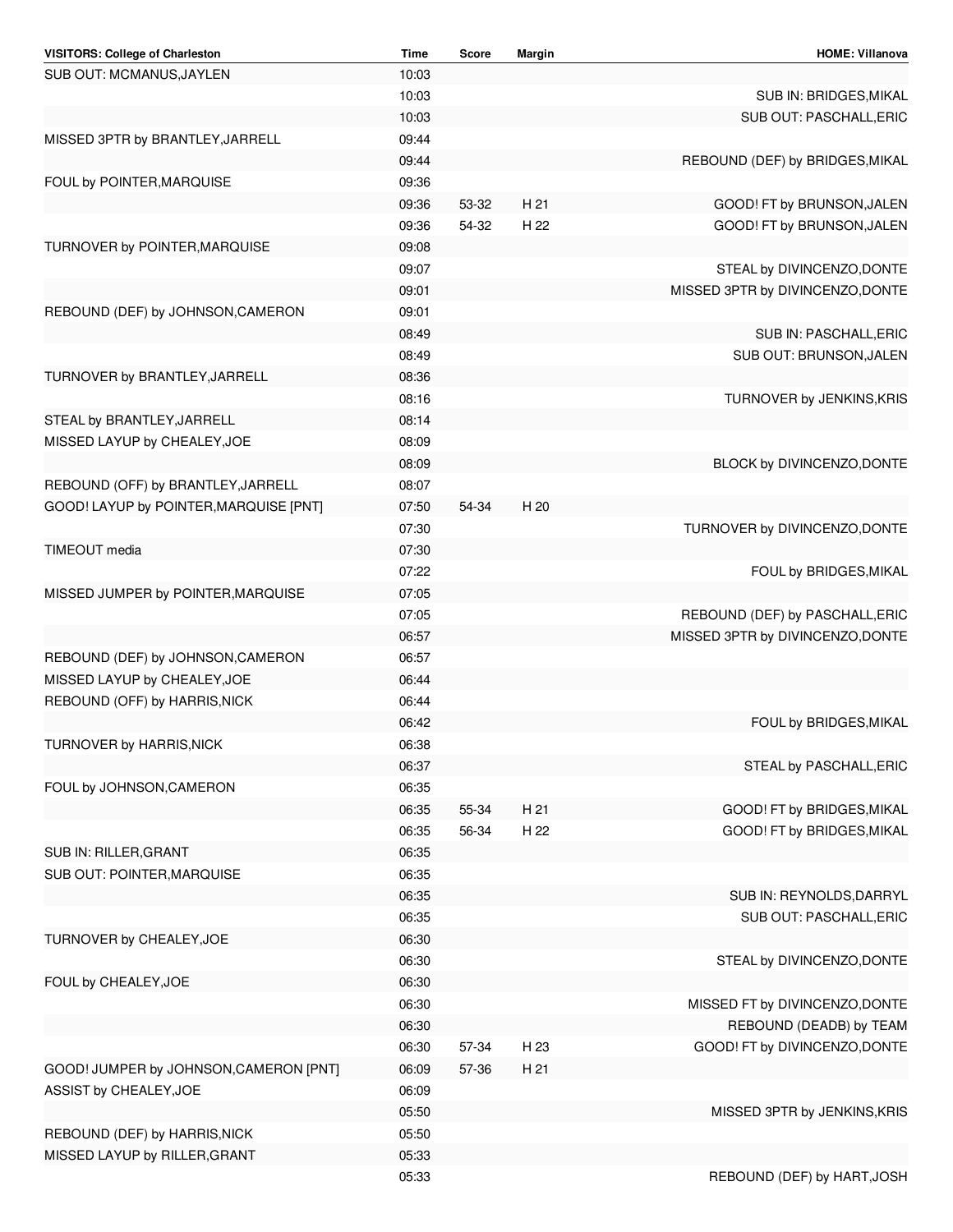| VISITORS: College of Charleston        | Time  | Score     | Margin | <b>HOME: Villanova</b>         |
|----------------------------------------|-------|-----------|--------|--------------------------------|
| FOUL by CHEALEY, JOE                   | 05:28 |           |        |                                |
|                                        | 05:28 |           |        | MISSED FT by DIVINCENZO, DONTE |
|                                        | 05:28 |           |        | REBOUND (DEADB) by TEAM        |
|                                        | 05:28 | 58-36     | H 22   | GOOD! FT by DIVINCENZO, DONTE  |
| SUB IN: POINTER, MARQUISE              | 05:28 |           |        |                                |
| SUB IN: GOODWIN, CHEVEZ                | 05:28 |           |        |                                |
| SUB OUT: CHEALEY, JOE                  | 05:28 |           |        |                                |
|                                        |       |           |        |                                |
| SUB OUT: HARRIS, NICK                  | 05:28 |           |        |                                |
|                                        | 05:28 |           |        | SUB IN: BRUNSON, JALEN         |
|                                        | 05:28 |           |        | SUB IN: PAINTER, DYLAN         |
|                                        | 05:28 |           |        | SUB IN: PASCHALL, ERIC         |
|                                        | 05:28 |           |        | SUB OUT: REYNOLDS, DARRYL      |
|                                        | 05:28 |           |        | SUB OUT: BRIDGES, MIKAL        |
|                                        | 05:28 |           |        | SUB OUT: DIVINCENZO, DONTE     |
| GOOD! LAYUP by BRANTLEY, JARRELL [PNT] | 05:09 | 58-38     | H 20   |                                |
| ASSIST by JOHNSON, CAMERON             | 05:09 |           |        |                                |
|                                        | 05:09 |           |        | FOUL by HART, JOSH             |
| GOOD! FT by BRANTLEY, JARRELL          | 05:09 | 58-39     | H 19   |                                |
| FOUL by GOODWIN, CHEVEZ                | 04:57 |           |        |                                |
|                                        |       |           |        |                                |
|                                        | 04:57 | 59-39     | H 20   | GOOD! FT by HART, JOSH         |
|                                        | 04:57 | 60-39     | H 21   | GOOD! FT by HART, JOSH         |
| SUB IN: MCMANUS, JAYLEN                | 04:57 |           |        |                                |
| SUB OUT: RILLER, GRANT                 | 04:57 |           |        |                                |
| MISSED 3PTR by GOODWIN, CHEVEZ         | 04:38 |           |        |                                |
| REBOUND (OFF) by MCMANUS, JAYLEN       | 04:38 |           |        |                                |
| MISSED JUMPER by MCMANUS, JAYLEN       | 04:33 |           |        |                                |
|                                        | 04:33 |           |        | REBOUND (DEF) by TEAM          |
| FOUL by GOODWIN, CHEVEZ                | 04:33 |           |        |                                |
|                                        | 04:33 |           |        | MISSED FT by PAINTER, DYLAN    |
|                                        | 04:33 |           |        | REBOUND (DEADB) by TEAM        |
|                                        | 04:33 | 61-39     | H 22   | GOOD! FT by PAINTER, DYLAN     |
|                                        |       |           |        |                                |
| GOOD! LAYUP by BRANTLEY, JARRELL [PNT] | 04:09 | $61 - 41$ | H 20   |                                |
|                                        | 04:09 |           |        | FOUL by PAINTER, DYLAN         |
| GOOD! FT by BRANTLEY, JARRELL          | 04:09 | $61 - 42$ | H 19   |                                |
|                                        | 04:09 |           |        | SUB IN: DIVINCENZO, DONTE      |
|                                        | 04:09 |           |        | SUB IN: BRIDGES, MIKAL         |
|                                        | 04:09 |           |        | SUB OUT: BRUNSON, JALEN        |
|                                        | 04:09 |           |        | SUB OUT: JENKINS, KRIS         |
|                                        | 03:59 |           |        | MISSED LAYUP by PASCHALL, ERIC |
| BLOCK by BRANTLEY, JARRELL             | 03:59 |           |        |                                |
|                                        | 03:59 |           |        | REBOUND (OFF) by TEAM          |
|                                        | 03:59 |           |        | <b>TIMEOUT MEDIA</b>           |
|                                        | 03:47 |           |        | MISSED 3PTR by PASCHALL, ERIC  |
| REBOUND (DEF) by MCMANUS, JAYLEN       | 03:47 |           |        |                                |
|                                        |       |           |        |                                |
| GOOD! 3PTR by BRANTLEY, JARRELL        | 03:24 | $61 - 45$ | H 16   |                                |
|                                        | 02:53 |           |        | TURNOVER by HART, JOSH         |
| SUB IN: HARRIS, NICK                   | 02:53 |           |        |                                |
| SUB IN: CHEALEY, JOE                   | 02:53 |           |        |                                |
| SUB IN: BAILEY, EVAN                   | 02:53 |           |        |                                |
| SUB IN: RILLER, GRANT                  | 02:53 |           |        |                                |
| SUB OUT: POINTER, MARQUISE             | 02:53 |           |        |                                |
| SUB OUT: JOHNSON, CAMERON              | 02:53 |           |        |                                |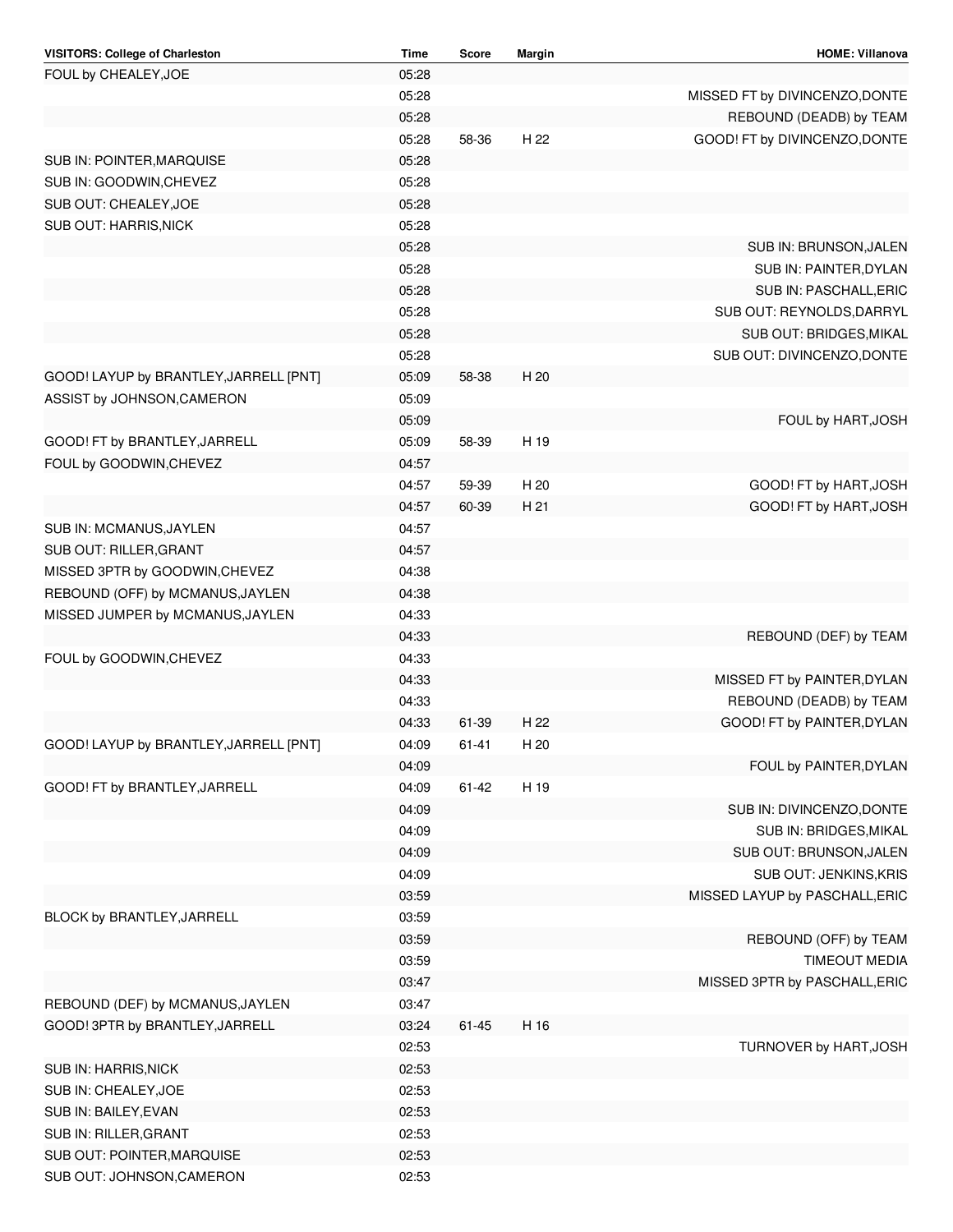| <b>Time</b> | <b>Score</b> | Margin | <b>HOME: Villanova</b>              |
|-------------|--------------|--------|-------------------------------------|
| 02:53       |              |        |                                     |
| 02:53       |              |        |                                     |
| 02:53       |              |        | SUB IN: GRACE, DENNY                |
| 02:53       |              |        | SUB OUT: HART, JOSH                 |
| 02:35       |              |        | FOUL by PASCHALL, ERIC              |
| 02:35       | 61-46        | H 15   |                                     |
| 02:35       | $61 - 47$    | H 14   |                                     |
| 02:35       |              |        | <b>SUB IN: HART, JOSH</b>           |
| 02:35       |              |        | SUB IN: LEIBIG, TOM                 |
| 02:35       |              |        | SUB OUT: GRACE, DENNY               |
| 02:35       |              |        | SUB OUT: PASCHALL, ERIC             |
| 02:14       |              |        | MISSED JUMPER by HART, JOSH         |
| 02:14       |              |        | REBOUND (OFF) by HART, JOSH         |
| 01:51       |              |        | MISSED 3PTR by BRIDGES, MIKAL       |
| 01:51       |              |        | REBOUND (OFF) by HART, JOSH         |
| 01:26       | 63-47        | H 16   | GOOD! LAYUP by PAINTER, DYLAN [PNT] |
| 01:26       |              |        | ASSIST by BRIDGES, MIKAL            |
| 01:12       |              |        |                                     |
| 01:12       |              |        | REBOUND (DEF) by HART, JOSH         |
| 00:43       |              |        | MISSED JUMPER by HART, JOSH         |
| 00:43       |              |        |                                     |
| 00:31       |              |        |                                     |
| 00:31       |              |        | REBOUND (DEF) by HART, JOSH         |
|             |              |        |                                     |

College of Charleston 47, Villanova 63

| Period 2-only | In In | Off | 2nd                    | Fast |              |                        |
|---------------|-------|-----|------------------------|------|--------------|------------------------|
|               |       |     | Paint T/O Chance Break |      | <b>Bench</b> |                        |
| CHAR          | 14 8  |     | -6                     |      |              | Score tied - 0 times   |
| - VU          | 12.   | - 6 | -2                     |      |              | Lead changed - 0 times |